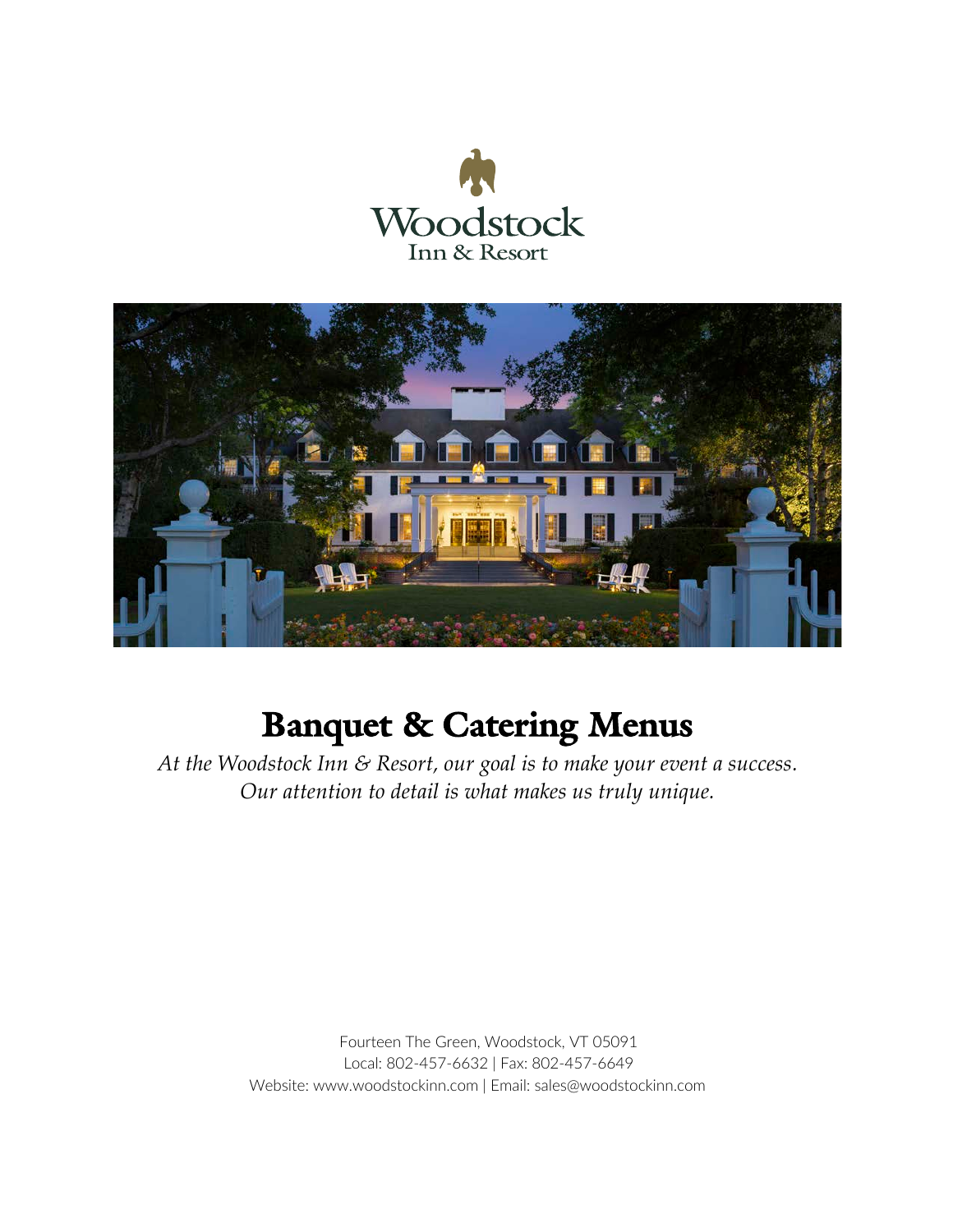### **Welcome Gift Bags**

Presented in a forest green gift bag with tissue, ribbon & gold accents

### *The Snack Bag \$ 27*

Vermont Cheese Box of Carr's Crackers Box of Vermont Chocolates Effie's Oatcakes 2 Bottles of Spring Water

### *Welcome to Woodstock \$ 58*

Vermont Smoked Cheese Box of Carr's Crackers Jar of Vermont Jam Pure Vermont Maple Syrup Box of Vermont Chocolates Box of Pure Vermont Maple Candy Woodstock Inn & Resort Coffee Mug

### *Taste of Vermont Sampler \$ 37*

Vermont Smoked Cheese Box of Carr's Crackers Jar of Vermont Jam Pure Vermont Maple Syrup Box of Vermont Chocolates

### **Welcome Amenities**

Gift packaging is included per item

*Pure Vermont Maple Syrup*

#### *Woodstock Inn & Resort Logo Apparel*

*3.4oz \$ 10*

### *8.4oz \$ 16*

Locally Made Grade A Syrup Glass Maple Leaf Bottle with Logo Tag

*Ball Caps \$ 28* Assorted Colors & Sizes *Sweatshirt \$ 59* Assorted Sizes *Bathrobe \$ 76* One Size

### **Spa Amenities**

Bundles of favorite Spa products, curated by our team of professionals

### *Hydration Pack \$ 65*

Spa Logo Insulated Tumbler Spa Logo Metal Straws Tranquility Vanilla Wellness Water by Pure Inventions

### *Spa Romance \$ 138*

#### Bath Salts by Saltability Unzented Body Lotion by Zents Essential Oil Diffuser by Candle Warmers Etc Passion Essential Oil Blend by DoTerra

### *The Vermont Forest Blend \$ 48*

Vermont Blend Shampoo Vermont Blend Conditioner Vermont Blend Body Wash Vermont Blend Body Lotion

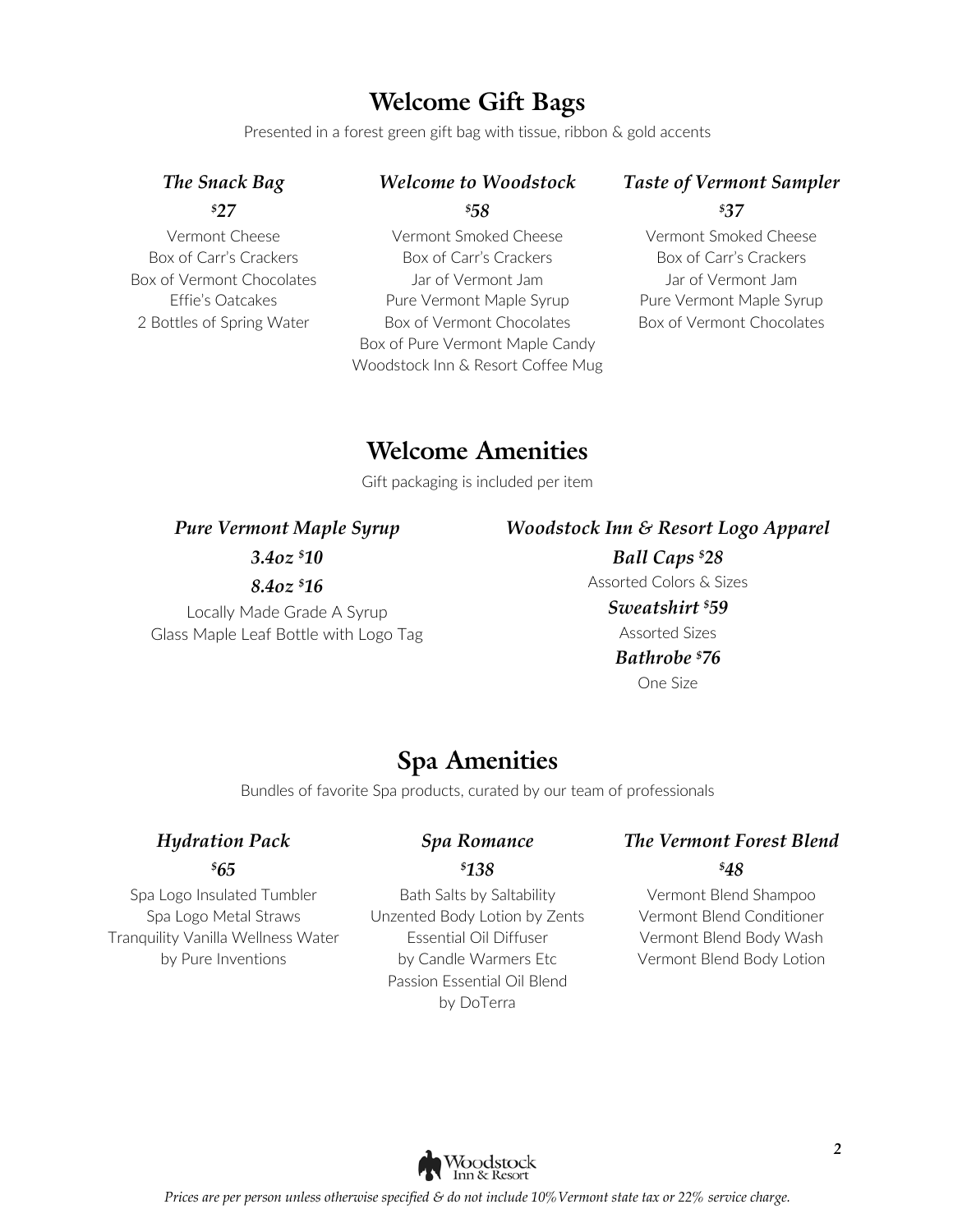### **Buffet Breakfasts**

We request a 10-person minimum on all breakfast buffets. All breakfast buffets include Coffee & Tea service.

*The Daybreak* \$24 per person *Juices* Orange, Grapefruit, Cranberry *Pastry Chef's Daily Selection of Breakfast Pastries* Bakery Muffins, Signature Croissants *Assorted Bagels & English Muffins* Cream Cheese, Butter, Preserves *Assorted Cold Cereals & Woodstock Inn Granola* Milk & Individual Yogurt *Fresh Fruit & Berries* Whole Fruit Basket, Sliced Seasonal Assortment

#### *"Being Well"*

\$30 per person *Juices* Orange, Grapefruit, Cranberry, Organic Local Vegetable & Fruit Juices *Assorted Cold Cereals & Woodstock Inn Granola* Milk & Individual Yogurt *Fresh Fruit & Berries* Whole Fruit Basket, Sliced Seasonal Assortment *Steel Cut Oatmeal* Brown Sugar, Walnuts, Raisins *Buckwheat Pancakes* Fresh Berry Compote *Vegetable Frittata* Asparagus, Spinach, Caramelized Onions, Vermont Goat Cheese

#### *Hearty Green Mountain*

\$27 per person *Juices*

Orange, Grapefruit, Cranberry *Pastry Chef's Daily Selection of Breakfast Pastries* Bakery Muffins, Signature Croissants *Assorted Bagels & English Muffins*  Cream Cheese, Butter, Preserves *Assorted Cold Cereals & Woodstock Inn Granola* Milk & Individual Yogurt *Fresh Fruit & Berries* Whole Fruit Basket, Sliced Seasonal Assortment *Steel Cut Oatmeal* Brown Sugar, Walnuts, Raisins

#### *Vermont Sunrise*

\$33 per person *Juices* Orange, Grapefruit, Cranberry *Pastry Chef's Daily Selection of Breakfast Pastries* Bakery Muffins, Signature Croissants *Assorted Bagels & English Muffins*  Cream Cheese, Butter, Preserves *Assorted Cold Cereals & Woodstock Inn Granola* Milk & Individual Yogurt *Fresh Fruit & Berries* Whole Fruit Basket, Sliced Seasonal Assortment *Farm Fresh Scrambled Eggs* Applewood Smoked Bacon & Sausage Links *Country Home Fries* Potatoes, Peppers, Onions & Herbs

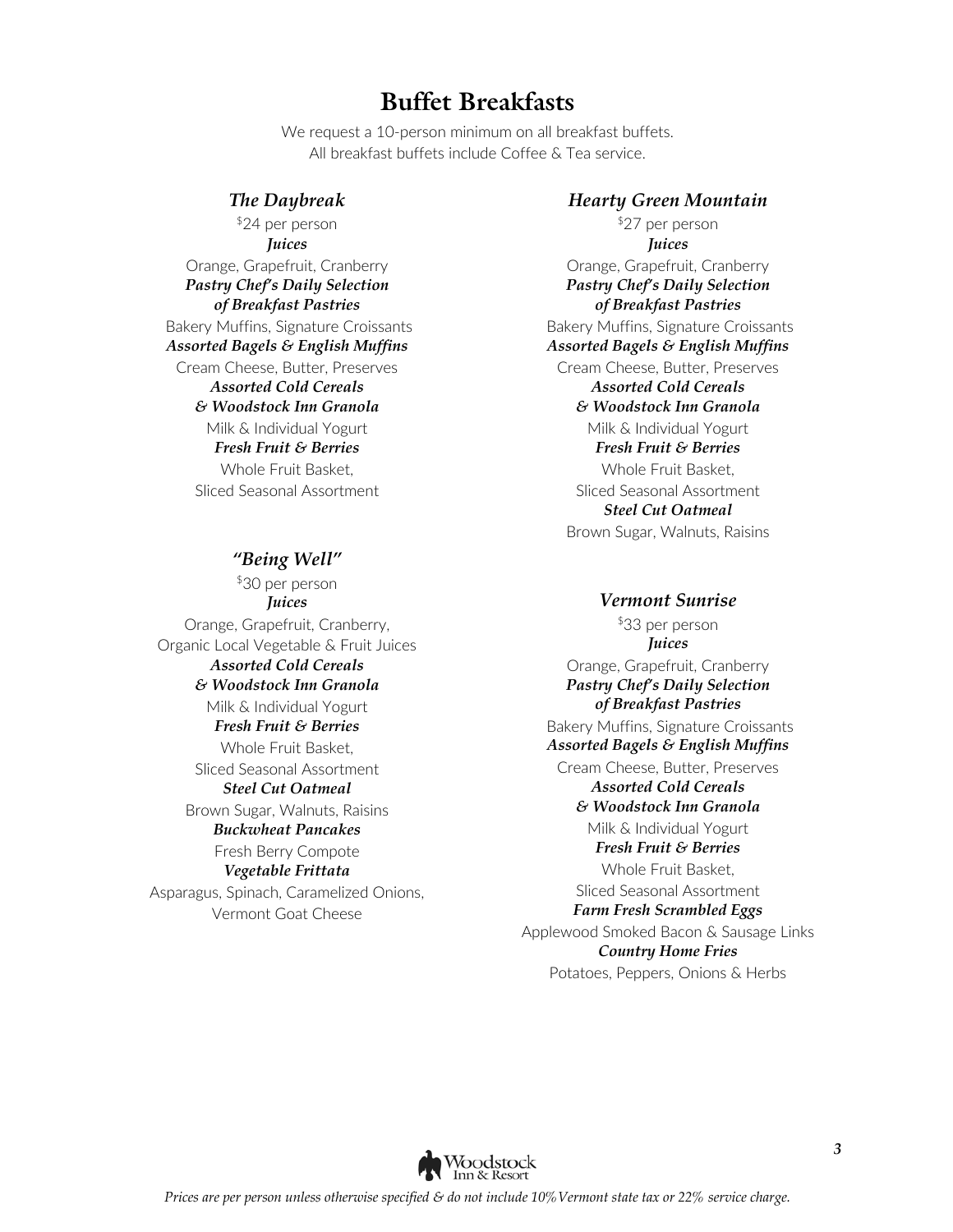### **Breakfast Additions**

#### *Baby Spinach Quiche*

\$5 per piece Roasted Mushrooms, Caramelized Onions, Vermont Cheddar

#### *Farm Fresh Scrambled Egg Croissant*

\$8 per piece Sausage, Vermont Cheddar

#### *Farmers Egg Sandwich*

\$9 per piece Fried Egg, Toasted English Muffin, Maple Honey Ham, Vermont Cheddar

#### *Farmer's Frittata*

\$8 per person Garden Tomatoes, Baby Spinach, Vermont Goat Cheese

#### *Scrambled Whole Eggs or Egg Whites*

\$6 per person

#### *Applewood Smoked Bacon or Sausage Links*

\$7 per person

#### *Cinnamon Swirl Buns*

\$6 per piece Vermont Maple Glaze

#### *House Cured Smoked Salmon*

\$13 per person Red Onions, Capers, Cream Cheese

#### *Woodstock Inn Pancakes*

\$7 per person Choice of Buttermilk or Blueberry, Vermont Maple Syrup

#### *Belgian Malted Waffles*

\$9 per person Strawberries, Powdered Sugar, Vermont Maple Syrup

#### *The Eagle Eggs Benedict*

\$12 per person English Muffin, Maple Honey Ham, Hollandaise

#### *"Being Well" Wrap*

\$10 per person Honey Wheat Tortilla, Egg Whites, Spinach, Goat Cheese, Tomatoes



*Prices are per person unless otherwise specified & do not include 10%Vermont state tax or 22% service charge.*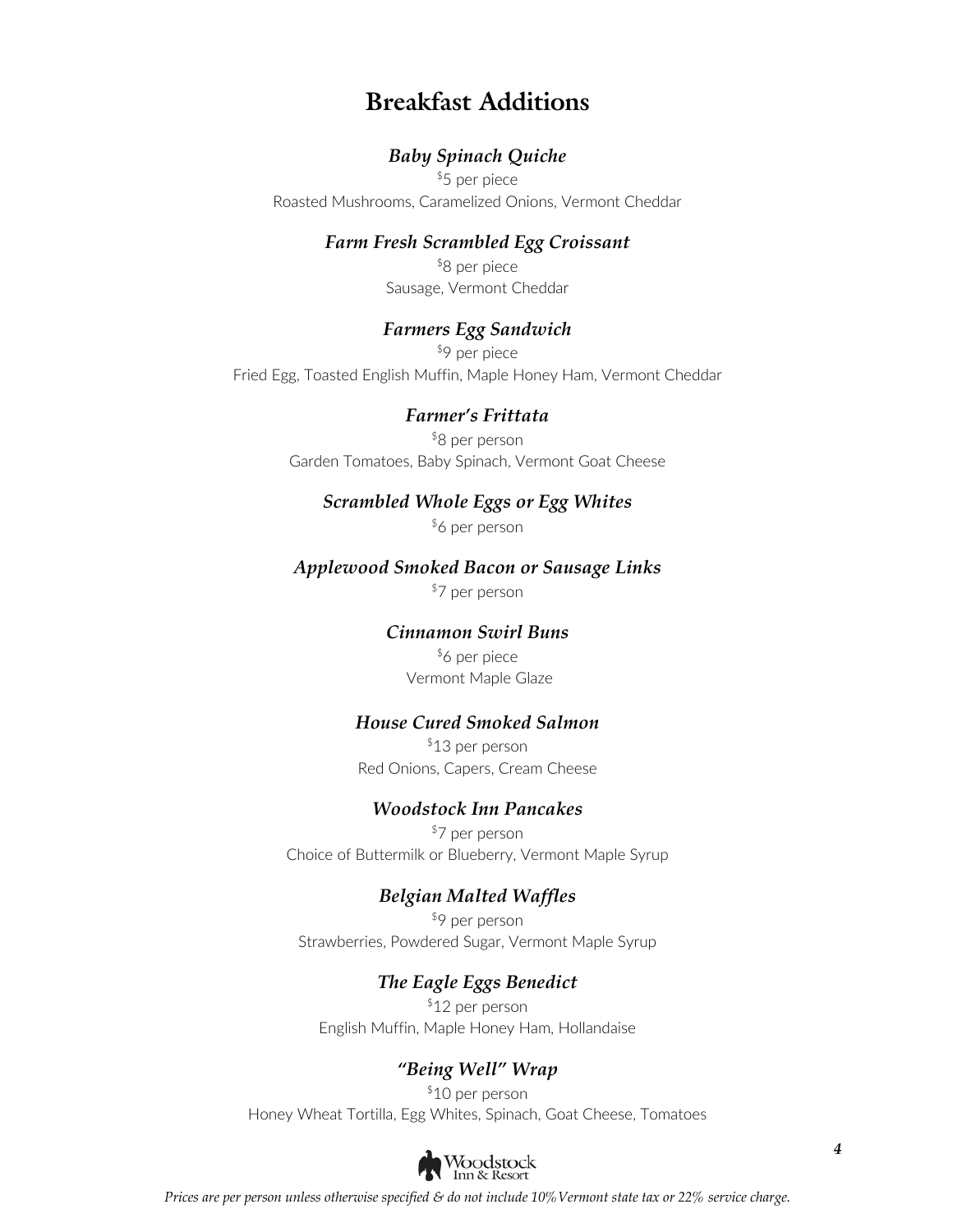### **The Rockefeller Brunch**

\$86 per person

*Beverages* Orange, Grapefruit and Cranberry Juices Regular and Decaffeinated Coffee, Assorted Teas

*Pastry Chef's Daily Selection of Breakfast Pastries* Bakery Muffins, Signature Croissants *Assorted Bagels & English Muffins*  Cream Cheese, Butter, Preserves *Woodstock Inn Granola* Seasonal Berries, Sliced Fruit, Citrus, Maple & Local Greek Yogurt

*House Cured Smoked Salmon Display* Red Onions, Capers, Tomatoes, Cream Cheese, Lavosh *Caprese Platter* Fresh Mozzarella, Tomatoes and Basil, Extra Virgin Olive Oil *Marinated Asparagus Spears*

#### Roasted Tomato Relish, Shaved Pepato Cheese, Citrus Vinaigrette *Baby Spinach Salad* Sliced Mushrooms, Crispy Bacon, Garlic Croutons, Buttermilk Herb Dressing

*Farm Fresh Scrambled Eggs* The Breakfast Classic *The Eagle Eggs Benedict* English Muffin, Maple Honey Ham, Hollandaise *Country Home Fries* Potatoes, Peppers, Onions & Herbs Applewood Smoked Bacon and Sausage Links

*Rosemary Grilled Chicken Breast* Roasted Mushrooms, Tarragon Butter *Seared Atlantic Salmon* Braised Leek & Tomato Relish, Lemon Butter Sauce *Chef Carved Prime Rib of Beef* Horseradish Sour Cream, Butter Top Soft Rolls

*Pastry Chef's Dessert Table* Maple Cream Puff, Mixed Berry Trifle, "Ball Jar" Apple Crumble, Raspberry Chocolate Ganache Tart Warm Butter Croissant Vanilla Bread Pudding, Salted Caramel Sauce

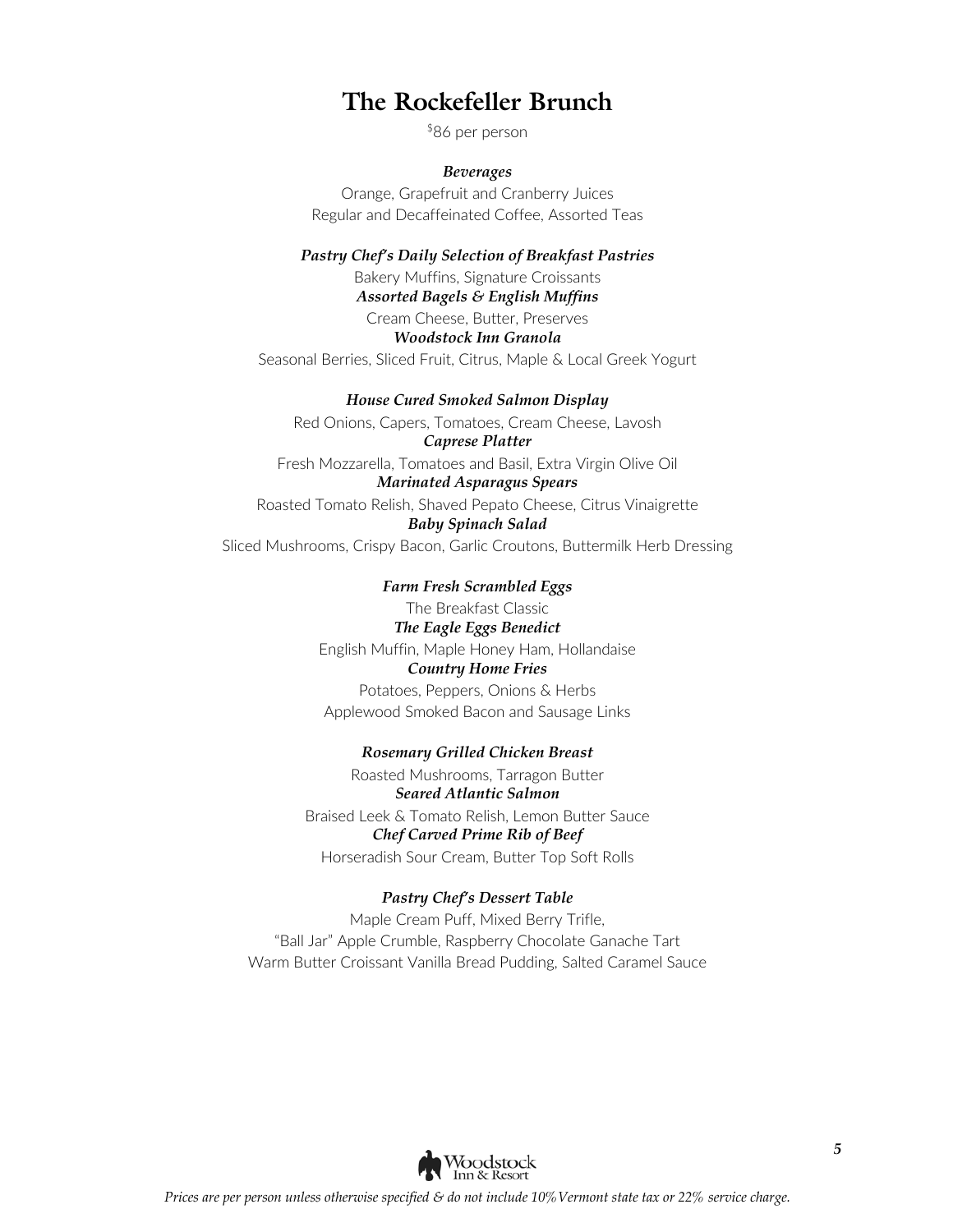## **Great Additions**

#### *Fruits of the Sea Display*

\$34 per person

East Coast Oysters on the Half Shell, Jumbo Shrimp Cocktail, Snow Crab Claws Displayed on Ice with Cocktail Sauce, Lemons, Horseradish Sour Cream

### *Hand Carved Meats*

Additional \$200 fee per Chef Attendant (One Attendant per 75 people) *Roasted Turkey Breast* (feeds 25-30 people) \$425 each *Maple Glazed Ham* (feeds 40-50 people) \$400 each

### *Eggs to Order*

\$14 per person Eggs & Omelets Cooked to Order by a Woodstock Inn Chef. Additional \$175 fee per Chef Attendant (One Attendant per 50 people) Bacon, Ham, Peppers, Onions, Spinach, Tomatoes, Mushrooms, Vermont Cheddar

### *Mimosa Bar*

 $$18$  per drink House Sparkling Wine Orange, Grapefruit, or Peach Juices, Fresh Berry Garnishes Specific Sparkling or Champagne choices may be accommodated for an additional price.

### *Wake-Up Bloody Mary Bar*

\$16 per drink

House Vodka, Spicy Bloody Mary Mix & an Array of Garden Vegetables to Choose for your Wake-up Call. Additional Vodkas or Gins and garnishes may be added for an additional price.

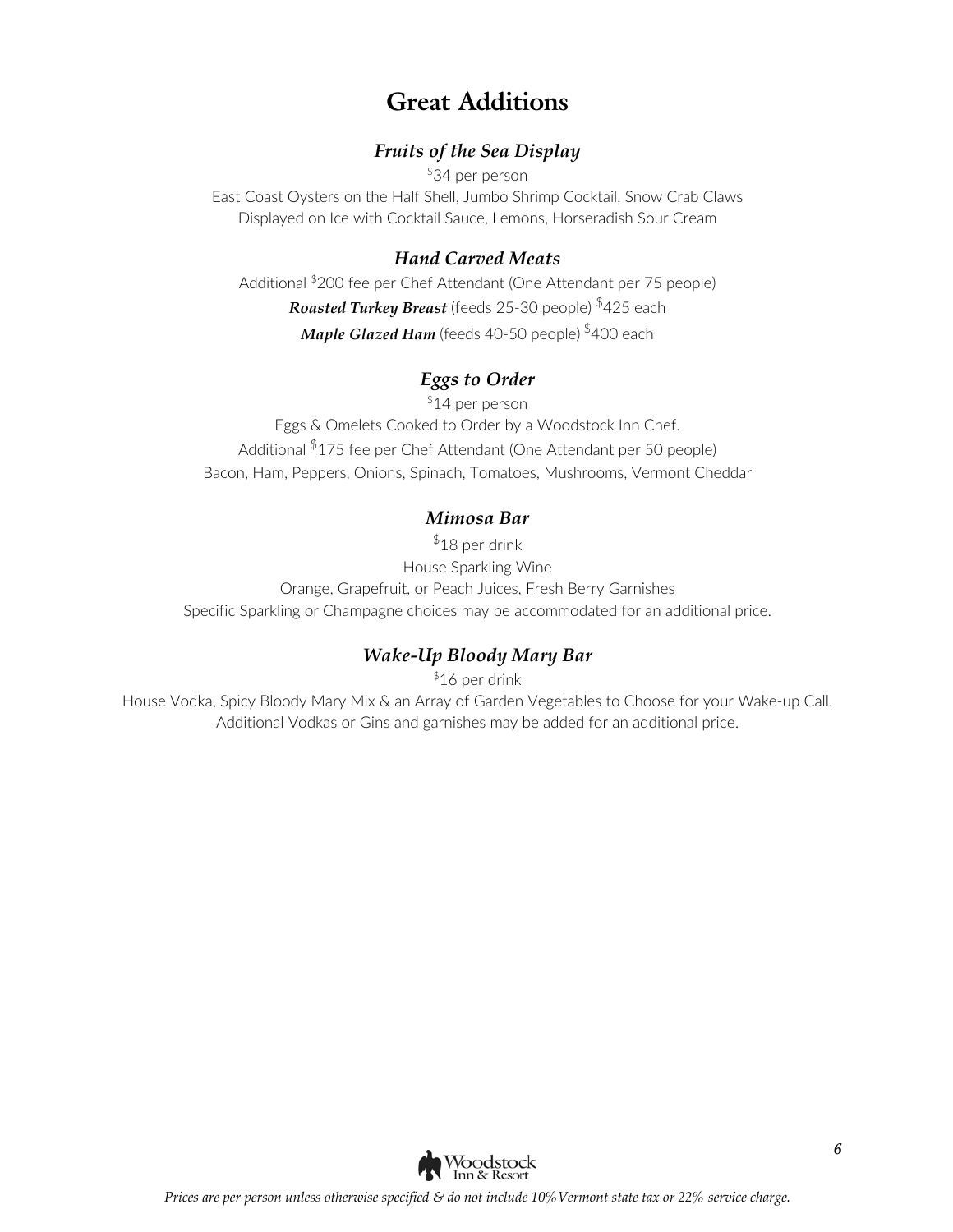### **Plated Breakfast**

\$34 per person

Breakfast includes Coffee, Tea, and Choice of Orange, Grapefruit or Cranberry Juice One Basket of Freshly Baked Pastries per 6 people served with Butter & Jam

#### *The Usual*

Scrambled Eggs, Two Pieces of Bacon, Two Pieces of Sausage, Country Home Fries

#### *Chorizo Scramble*

Spicy Chorizo Sausage, Scrambled Eggs, Black Beans, Potatoes

#### *Vegetable Frittata*

Baked Egg, Roasted Vegetables, Country Home Fries, Cup of Fruit

#### *Home-style Brioche French Toast*

Brioche dipped in Rich Cinnamon Egg Batter, Choice of Sausage or Bacon

#### *Hearty Irish Oatmeal & Seasonal Berry Bowl*

Warm Oats with Maple Syrup, Pecans, Brown Sugar, Raisins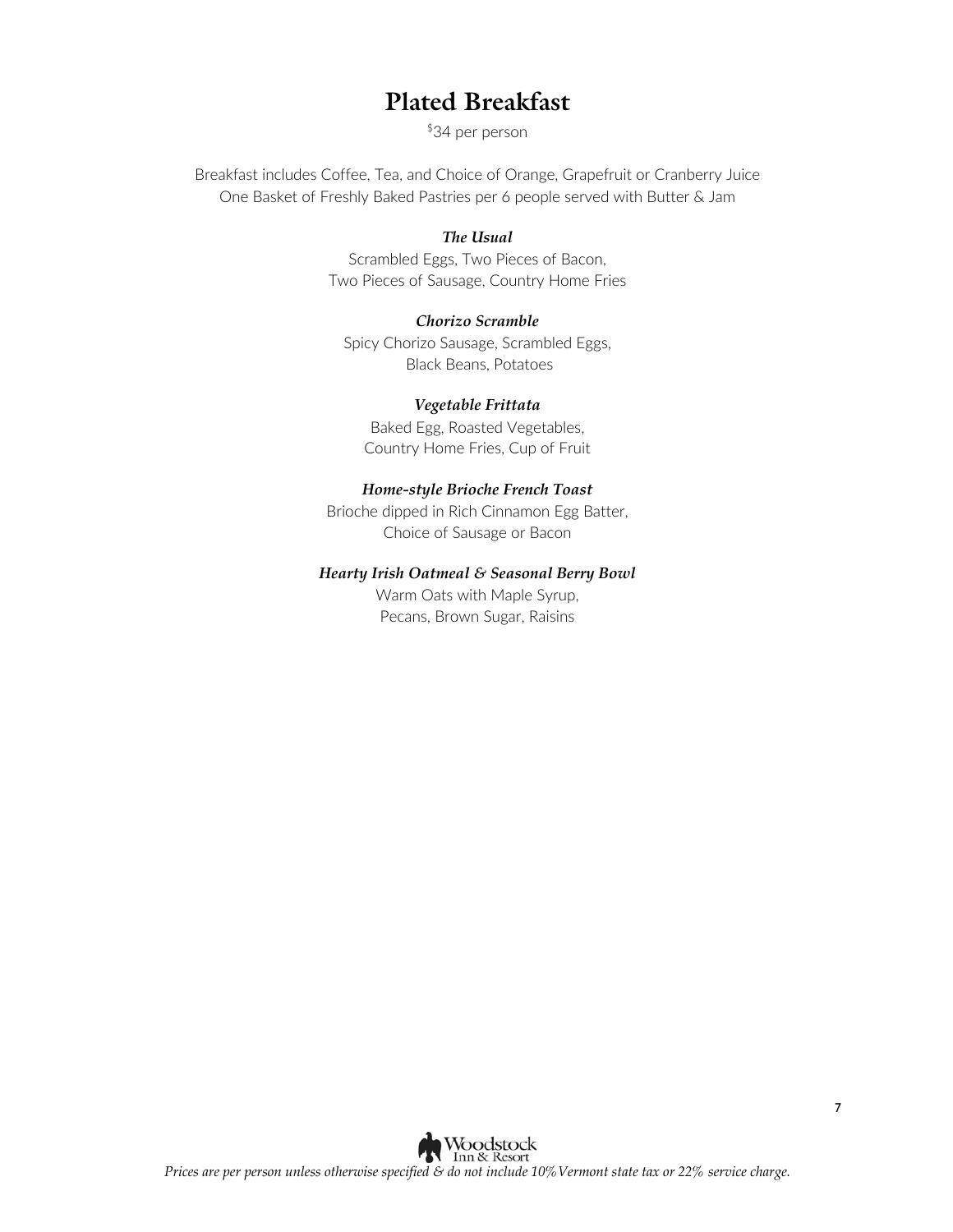### **Need a Break?**

#### *Woodstock Inn Beverage Service*

Half Day \$13 per person Full Day \$18 per person Regular & Decaffeinated Coffee, Assorted Teas, Assorted Soft Drinks, Fruit Juices, Bottled Water

#### *The Mid-Morning*

\$21 per person Pastry Chef's Daily Selection of Breakfast Pastries, Bakery Muffins, Signature Croissants, Sliced Seasonal Fruit & Berries, Citrus & Maple Yogurt, Granola Bars & Whole Fruit Basket, Woodstock Inn Beverage Service

#### *Early Afternoon*

\$17 per person Seasonal Vegetable Tray, Caramelized Onion Dip, Fresh Chocolate Chip Cookies & Brownies, Individual Bags of Kettle Chips & Pretzels, Granola Bars & Whole Fruit Basket, Woodstock Inn Beverage Service

#### *Heirloom Apple Orchard Break*

\$22 per person Basket of Local Apples, Warm Apple Strudel, Apple Cider Doughnuts, Apple Muffins, Vermont Artisan Cheese Display, Sliced Baguettes, Pure Vermont Apple Cider, Served Hot or Cold, Regular & Decaffeinated Coffee, Assorted Teas

#### *Pop Culture Break*

\$22 per person Chocolate Dipped Strawberry "Day & Night" Pops, White Chocolate Truffle Pops, Chocolate Rum Ball Pops, Hot Chocolate, Regular & Decaffeinated Coffee, Assorted Teas

#### *Super Heroes of Juice*

\$17 per person Know that you are refreshing your body with nature's most powerful antioxidants. The Green Machine, Orange Power, Mighty Red, Mellow Yellow, Coconut Macaroons Dipped in Dark Chocolate, Nordic Nut & Grain Energy Cookie

#### *Greener Pastures*

\$17 per person A calming, refreshing beneficial break. Spiced Aromatic Green Tea, Served Hot or Iced, Matcha Green Tea & Almond Panna Cotta, Dark Chocolate & Green Tea Truffles

#### *Mind & Body Break*

\$20 per person The Power of Orange, Orange-Carrot-Pear-Ginger Smoothie Woodstock Inn Green Mountain Granola Bar, Lavender Dark Chocolate Truffle, Cucumber & Mint Ice Water

#### *All Day Break & Beverage Service*

 $$52$ Includes All Day Beverage Service with Choice of Two Breaks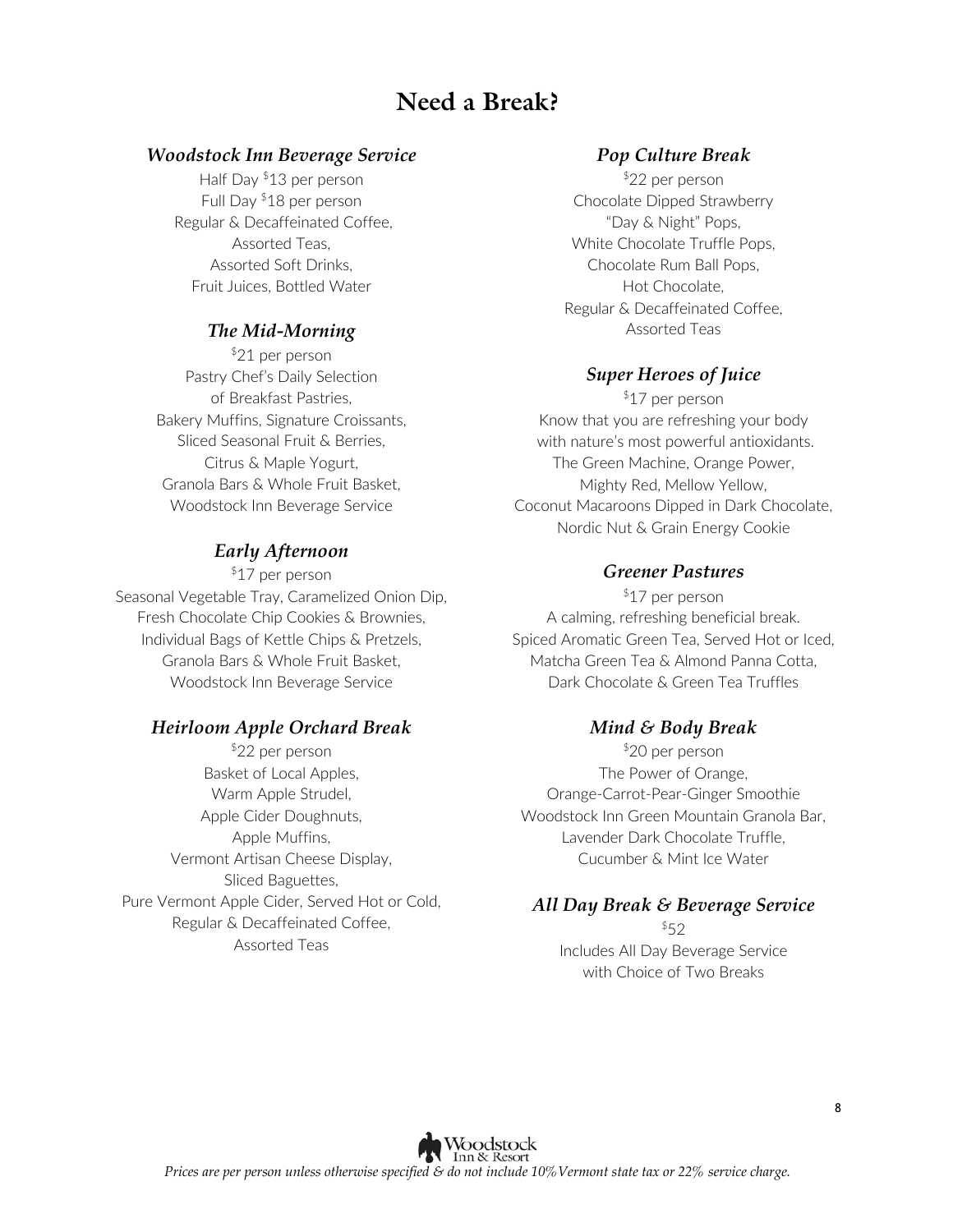### **Just Need a Snack?**

*Seasonal Whole Fruit* \$4 each

*Individual Yogurt* \$3.50 each

*Bakery Goodies* \$44 per dozen *Cinnamon Swirl Sticky Buns* Vermont Maple Glaze *Bakery Fresh Muffins* Blueberry, Chocolate Chip, Cranberry-Orange *Bagels* Cream Cheese, Butter, Preserves *Cookies* Chocolate Chip, Oatmeal Raisin, Peanut Butter, Ginger Snap *Fudge Brownie Dark Chocolate Dipped Coconut Macaroons Chocolate Dipped Strawberries "Day & Night" Pops Raspberry–Lemon Curd Tartlets*

*Munchies*<sup>\$6</sup> per person Pretzels, Kettle Potato Chips, Terra Chips, Corn Tortilla Chips, Individual Cracker Jacks

*Mixed Nuts* \$24 per pound

*Dips* \$26 per quart Herb Sour Cream, Cumin Sour Cream, Tomato-Cucumber Salsa, Bleu Cheese Dip

*Candy Bars* \$3 each Snickers, Peanut M&Ms, Hershey Bar, Milky Way, Three Musketeers

*Beverages Regular & Decaffeinated Coffee, Assorted Teas* \$42 per gallon *Orange or Grapefruit Juice* \$45 per gallon *Individual Juices* \$7 each *Energy Drinks* \$8 each *Vitamin Water Assorted Flavors* \$5 each *Dasani Water* \$4 each *Small San Pellegrino Sparkling Water* \$6 each *"Being Well" Organic Juices* \$52 per gallon *Freshly Brewed Iced Tea* \$29 per gallon *Lemonade* \$28 per gallon *Vermont Apple Cider* \$42 gallon, Hot or Iced *Pepsi, Diet Pepsi, Ginger Ale* \$4 each *Orange Bubly Sparkling Water, Lime Bubly Sparkling Water* **\$4 each**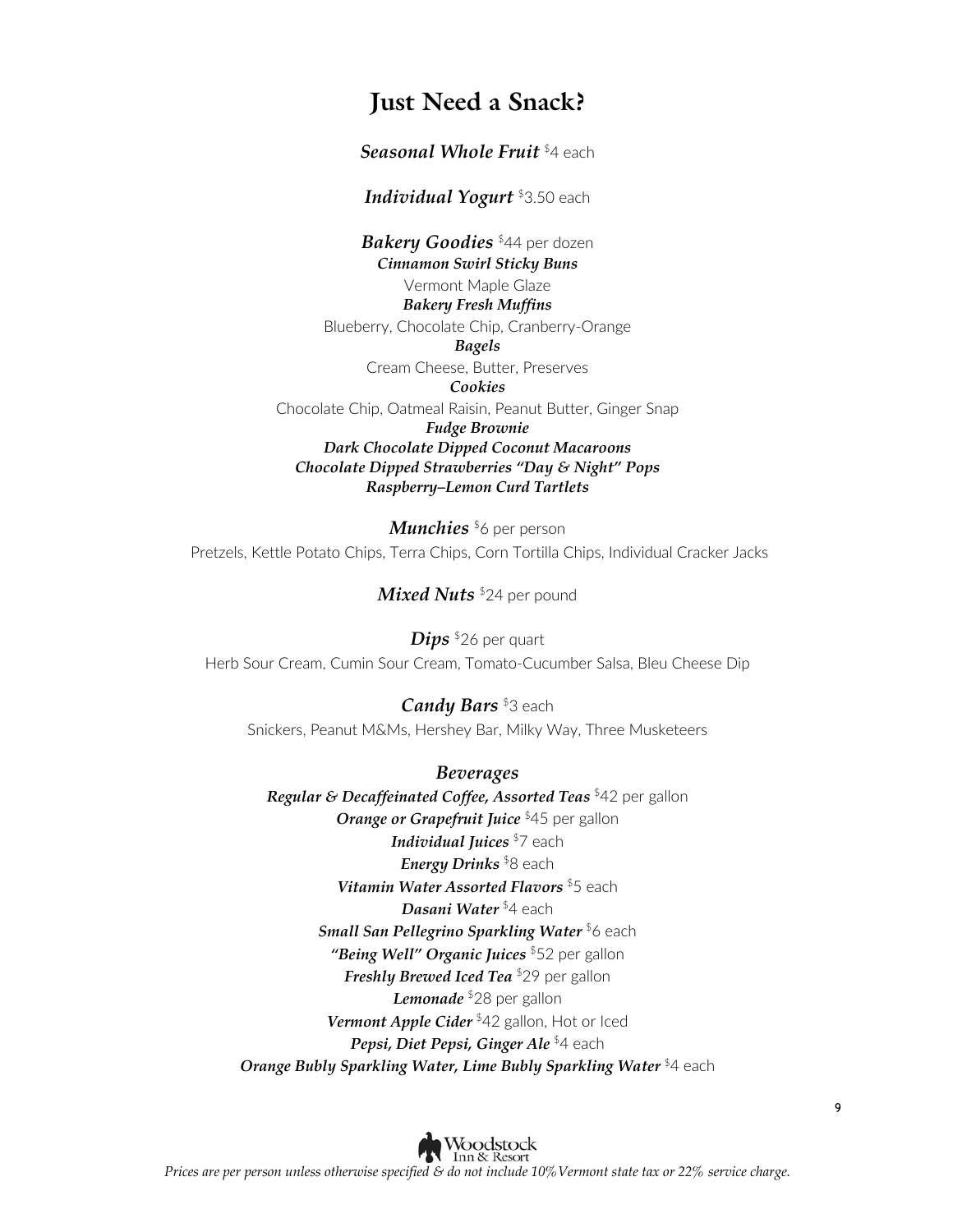### **Plated Lunches**

\$44 per person Includes Bread Service, Soup or Salad, Entrée, Dessert, Iced Tea, Lemonade, Regular & Decaffeinated Coffee, Assorted Teas

#### *First Course*

Choice of Soup or Salad *New England Clam Chowder Roasted Tomato & Fennel Soup Sweet Potato, Butternut & Apple Bisque Roasted Carrot & Cauliflower Soup Hearts of Romaine* Garlic Croutons, Parmesan, Creamy Caesar Dressing *Harvest Greens* Dried Cranberries, Maple Walnuts, Vermont Cheddar Cheese, Vinaigrette *Spinach & Berry Salad* Vermont Goat Cheese, Toasted Almonds, Raspberry Vinaigrette

#### *Entrée*

Choice of One Additional Choice \$9 per person, per entrée Includes Chef's Choice of Potato, Rice or Pasta & Seasonal Vegetables *Pan Seared Salmon* Braised Leeks, Tomato Relish, Thyme Butter Sauce *Herb & Parmesan Crusted Pork Scaloppini* Roasted Mushrooms, Tarragon Butter *Spice Grilled Flank Steak* Caramelized Onions, Bleu Cheese Butter

#### *Wild Mushroom Risotto*

Wilted Baby Spinach, Truffle Oil

#### *Rosemary Grilled Chicken Breast*

Roasted Tomato, Zucchini & Olive Ragout, Basil Pesto

#### *Dessert*

Choice of One Additional Choice \$5 per person, per dessert *Oat Crumble Top Heirloom Apple Pie*

> Cinnamon Anglaise *Lemon Cream Cheesecake*

#### Strawberry Coulis

#### *Tahitian Specky Vanilla Crème Brülée*

*Flourless Chocolate Cake*

Vanilla Chantilly, Raspberry Sauce

#### *Crumble Top Pear Cobbler*

Buttermilk Strudel, Chocolate Ice Cream

#### *Tiramisu*

Chocolate Sabayon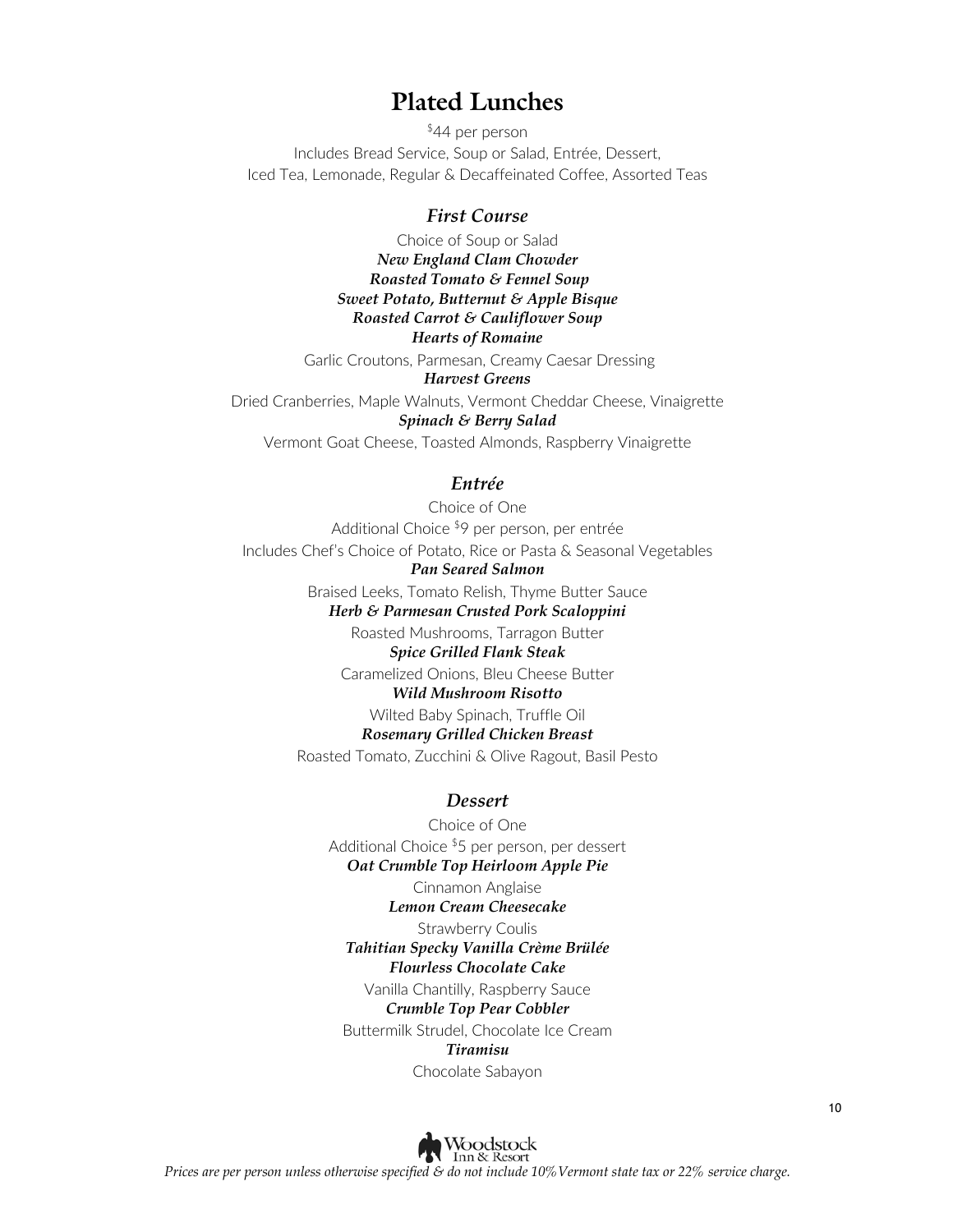### **Working Business Lunches**

Perfect for a working lunch or presentation, these lunches are designed to provide a complete meal in an unobtrusive environment. Dishes may be pre-set and served to expedite service.

> All Lunches include choice of Iced Tea or Lemonade, Coffee & Tea Service, Baskets of Sliced Artisan Bread, Creamery Butter & Mini Pastry Platters.

#### *Entrée*

Choice of One Additional Choice \$8 per entrée, per person

#### *Seared Salmon Salad*

\$32 per person Baby Greens, Cherry Tomato & Cucumber Salsa, Goat Cheese, Basil Vinaigrette

#### *Grilled Chicken Caesar Salad*

\$27 per person Crisp Hearts of Romaine, Parmesan Cheese, Garlic Croutons, Creamy Caesar Dressing

#### *Roasted Beet & Arugula Salad*

\$20 per person Orange Supremes, Whipped Vermont Feta, Mint Pesto

#### *Local Mozzarella & Roasted Tomato Sandwich*

\$22 per person Garden Herb Focaccia, Baby Greens, Basil Aioli

#### *Tuscan Turkey Salad Sandwich*

\$22 per person Herb Mayonnaise, Capers, Artichokes, Olives, Ciabatta Roll

#### *Soup & Salad*

\$18 per person Chef's Daily Soup Creation, House Salad, Maple Balsamic Dressing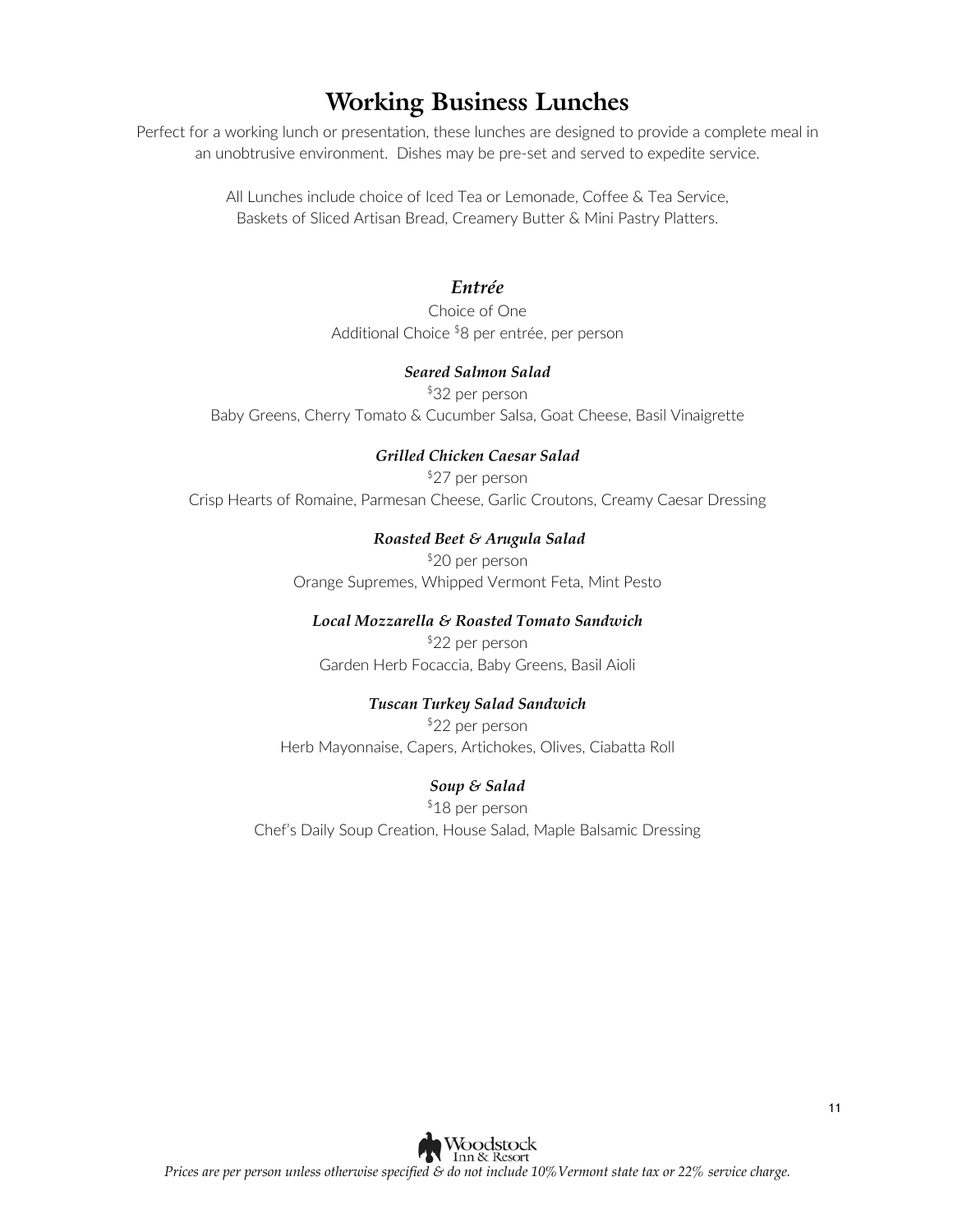### **Lunch Buffets**

All Lunches include choice of Iced Tea or Lemonade and Coffee & Tea Service. We request a 15-person minimum on all buffets.

### *Gardener & Chef*

\$44 per person Kelly Way Gardens Inspired, utilizing the Beauty & Bounty of our own Certified Organic Produce.

#### *Heirloom Squash & Fennel Soup*

*Olive Oil & Herb Poached Atlantic Salmon* Tomato Confit, Baby Greens, Saffron Aioli

*Honey & Coriander Roasted Carrots* Cilantro Yogurt, Toasted Pistachios

*Garden Vegetable Pearl Couscous* Olive Vinaigrette

*Watermelon Vermont Feta Salad* Candied Lemons, Artisan Greens, Mint Pesto *Seared Chicken Breast Chermoula* Radish & Cucumber Salad

#### *Butter Top Soft Rolls*

*Mini Dessert Table* Mixed Berry "Ball Jar" Trifle, Mini Heirloom Squash Cheesecakes, Opera Cake

#### *The Flavors of Kelly Way Gardens*

\$40 per person Kelly Way Gardens Inspired, utilizing the Beauty & Bounty of our own Certified Organic Produce.

#### *White Bean, Carrot & Kale Soup*

*Sweet Summer Slaw* Toasted Hazelnuts, Cilantro Mint Chili Dressing

*Cauliflower & Carrot Salad* Dukkah Vinaigrette

#### *Crispy Eggplant Burger*

Balsamic Tossed Greens, Tomatoes, Basil Aioli, House Sesame Roll

#### *Local Mozzarella & Roasted Tomato Sandwich*

Garden Herb Focaccia, Baby Greens, Basil Aioli

#### *Desserts*

Cranberry Apple Tart, Strawberry French Macaron, Raspberry Dark Chocolate Tart with Red Wine Reduction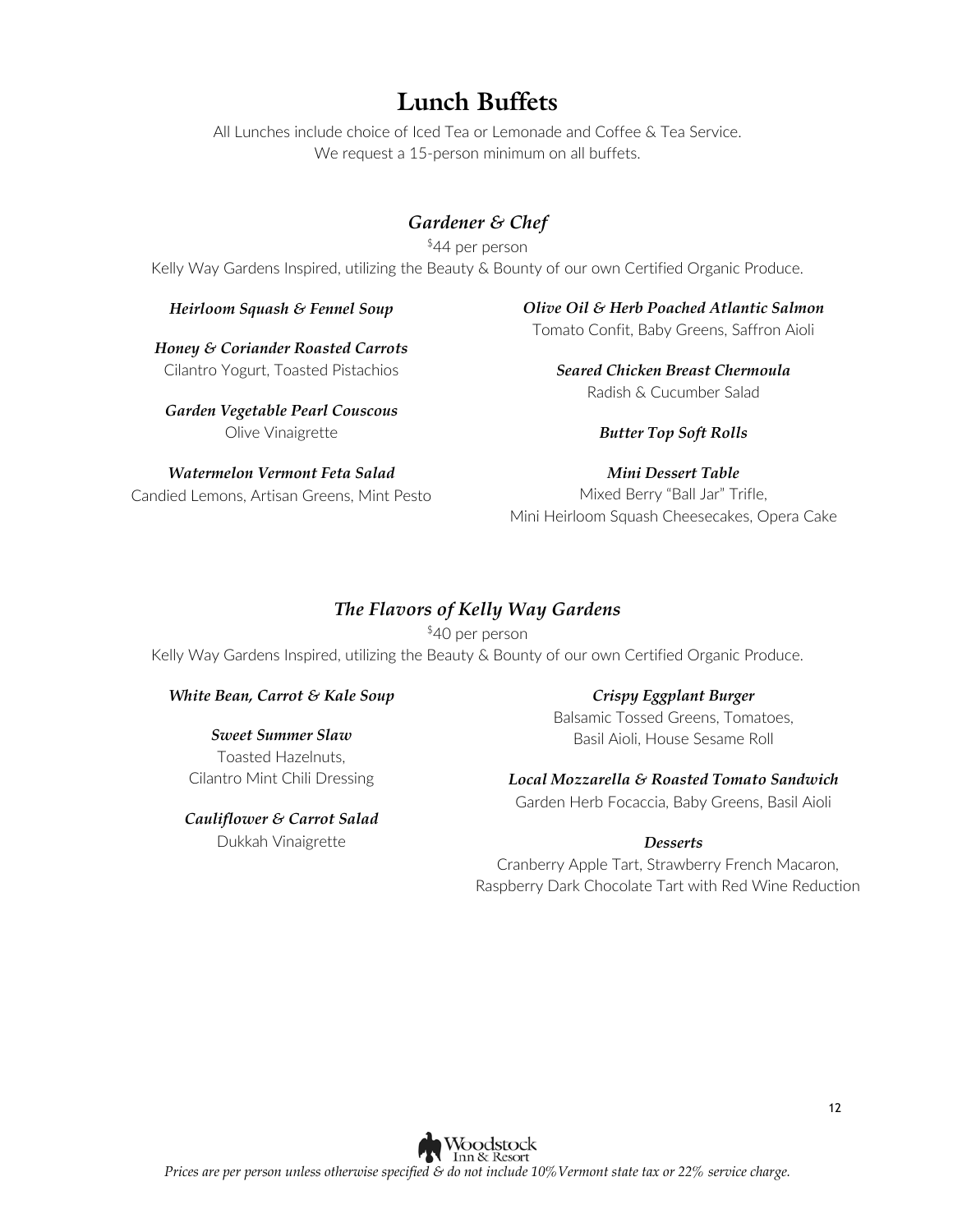#### *Golden Eagle*

\$45 per person

#### *Handcrafted Soups*

Select One

*Woodstock Inn Clam Chowder, Kelly Way Garden Vegetable Minestrone, Roasted Tomato & Fennel Soup, or Cauliflower Fennel Soup*

#### *Salads*

Select Two *Tossed Baby Greens* Dried Cherries, Toasted Pecans, Orange Vinaigrette *Romaine Hearts* Parmesan Cheese, Garlic Croutons, Peppercorn Caesar Dressing *Spinach & Arugula Salad* Button Mushrooms, Crisp Bacon, Buttermilk & Herb Dressing *American Potato Salad* New Potatoes, Celery, Red Onion, Bacon, Creamy Dressing *English Cucumber & Tomato Salad*  Feta & Basil Vinaigrette

*Sandwich Selections*

Select Three

*Portobello Mushroom Sandwich* Caramelized Onions, Goat Cheese, Baby Spinach, Ciabatta Roll

*Tuscan Turkey Salad* Herb Mayonnaise, Capers, Artichokes, Olives, Ciabatta Roll

*Crispy Eggplant Burger*

Herb Aioli, Lettuce, Tomato, House Sesame Roll

#### *Firecracker Roast Beef Wrap*

Shaved Roast Beef, Provolone, Dried Tomato Mayonnaise, Jalapeño Cilantro Slaw *Grilled Chicken Caesar Wrap*

Shaved Parmesan, Peppercorn Caesar Dressing

*Vermont Cheddar, Tomato & Bacon Sandwich*

#### Sourdough Bread

*Walnut Chicken Salad*

Grapes, Herb Mayonnaise, Ciabatta Roll

*Muffuletta* Shaved Deli Meats, Olive Relish, Basil Mayonnaise, Focaccia Bread

### *"Being Well" Roasted Vegetable Sandwich*

Provolone Cheese, Artisan Bread

*Pastry Chef's Dessert Display*

Select Three *"Ball Jar" Strawberry Shortcake, Chocolate Éclair, Opera Cake, Lemon Meringue, Mini Fresh Fruit Tarts*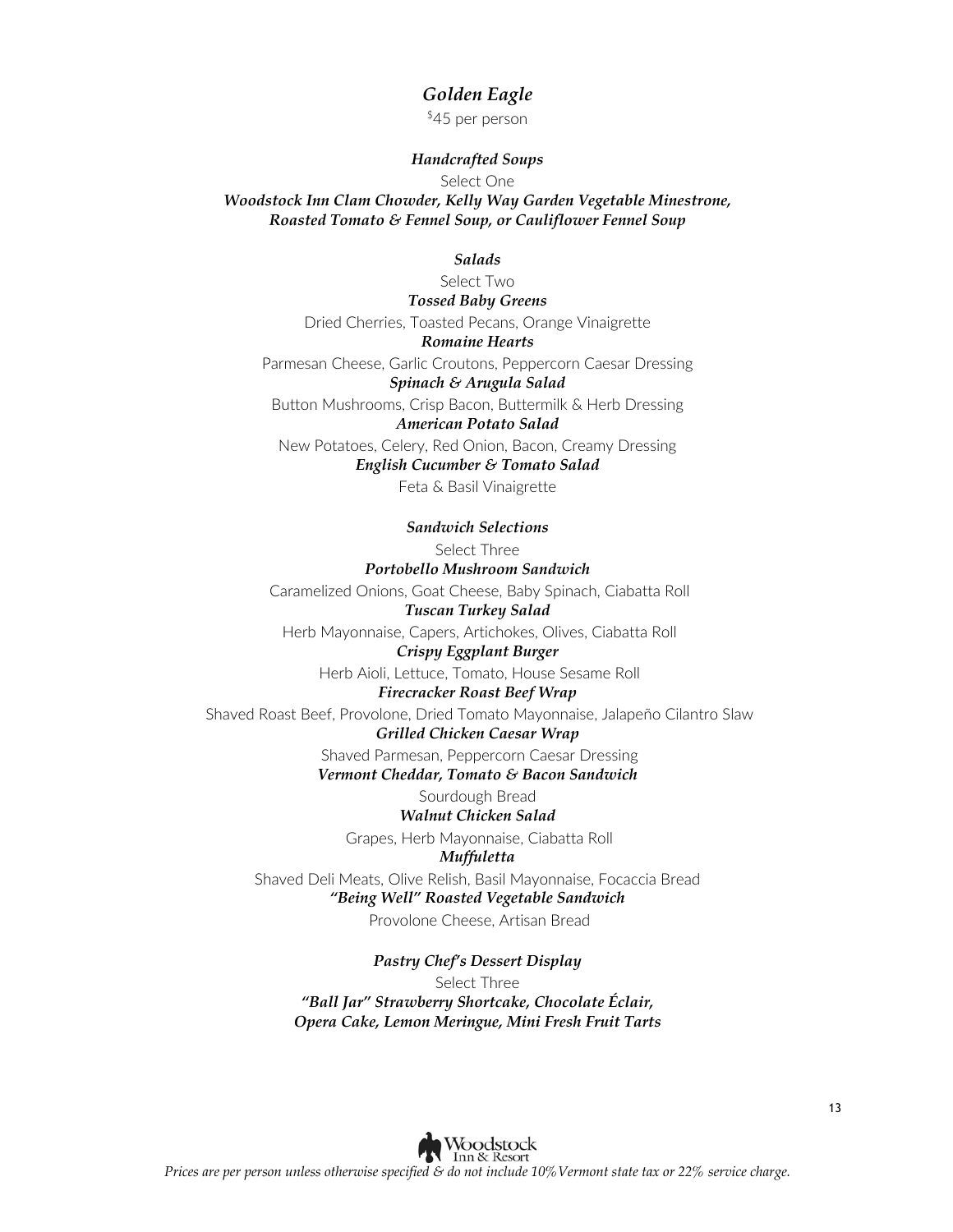#### *Green Mountain Delicatessen*

\$39 per person

#### *Chef's Handcrafted Seasonal Soup*

*Mixed Green Salad*

Cucumbers, Tomatoes, Croutons, House Made Dressings *Yukon Gold Potato Salad* Cilantro Sour Cream, Scallions *Coleslaw* Creamy Lemon Maple Dressing

*Garnishes* Sliced Tomatoes, Onions, Lettuce, Bread & Butter Pickles *Condiments* Mayonnaise, Dijon Mustard, Horseradish Sour Cream

#### *Deli Sliced Meats*

Turkey, Roast Beef, Ham, Salami *Selection of Cheese* Vermont Cheddar, American, Provolone, Swiss *Artisanal Breads* Sourdough, Multi-Grain, Rye, Ciabatta

#### *Kettle Cooked Potato Chips*

*Desserts* Mini Lemon Cheesecakes, Flourless Chocolate Cake

#### *Hot Pasta Additions*

\$12 per person, per pasta

*Farfalle Pasta* White Clam Sauce

*Penne Pasta*  Roasted Tomato Crema, Pepato Cheese

*Rigatoni Pasta*  Roasted Italian Sausage, Red Bell Pepper Crema

### *The Arthur Wilder*

\$49 per person

#### *Handcrafted Soup*

Choice of One *New England Clam Chowder, Lobster Bisque, or Carrot & Sweet Potato Soup*

*Baby Spinach Salad*

#### Strawberries, Toasted Almonds, Feta Cheese, Maple Balsamic Vinaigrette *Grilled Vegetable Display*

Portobello Mushrooms, Asparagus, Roasted Red Peppers *Fresh Mozzarella & Garden-Fresh Tomatoes* Basil Pesto, Grey Salt

*Artisan Breads*

Sourdough, Multi-Grain, Rye, Baguettes, Ciabatta *Vermont Artisan Cheese Selection* Grapes, Lavosh

#### *Chilled Misty Knoll Turkey Breast*

Apple Cider Brined & Smoked, Tarragon Aioli *Roasted Peppercorn Crusted Beef Tenderloin*  Horseradish Aioli *Flash Grilled* 

#### *Rare Yellowfin Tuna*

Cucumber Radish Salad, Wasabi Mayonnaise

#### *Pastry Chef's Seasonal Dessert Table*

Lemon Curd Raspberry Tart, Strawberry Cream Puff, Mini Linzer Slices, Chocolate Pot de Crème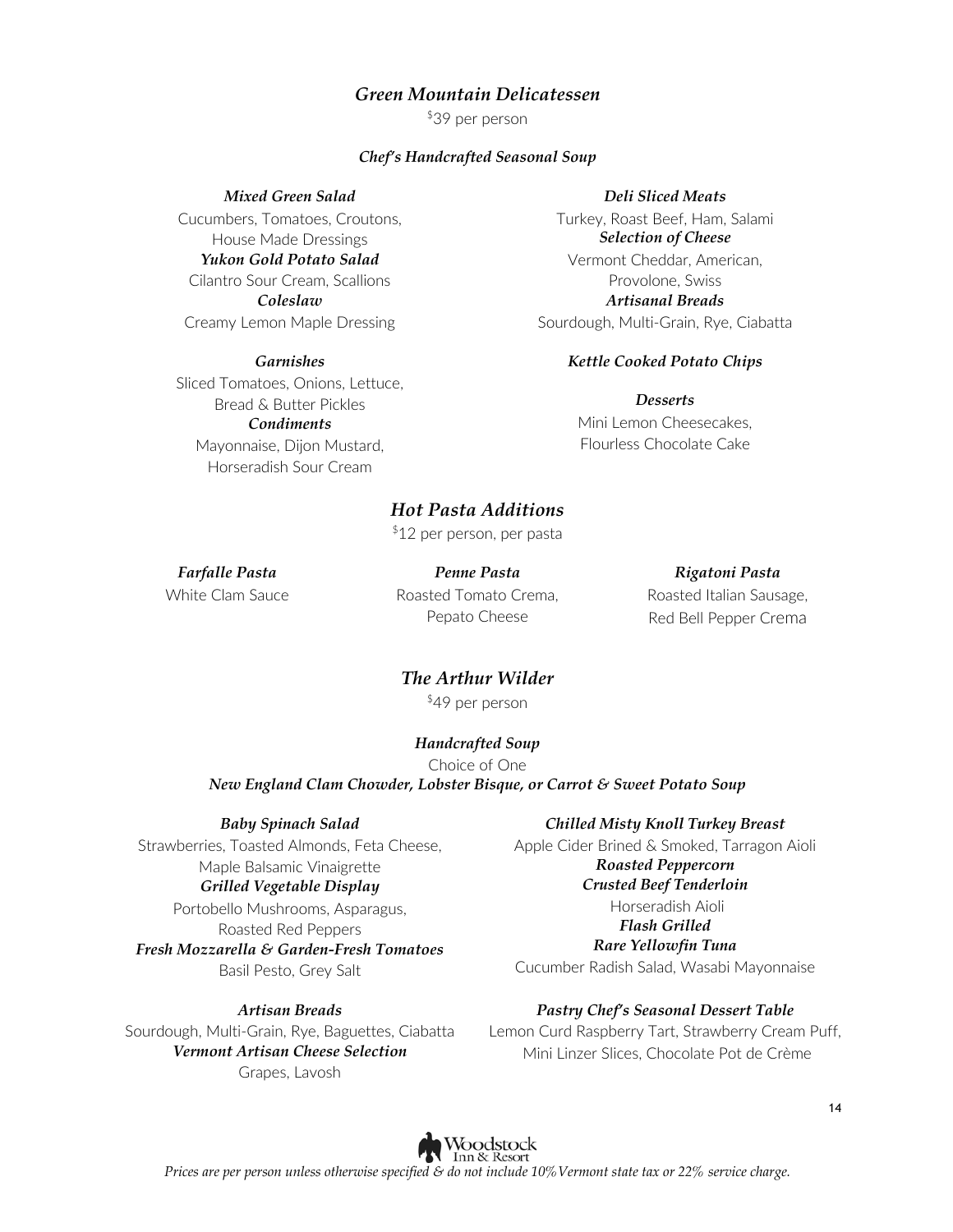#### *The Vermonter*

\$47 per person

#### *Handcrafted Soup*

Choice of One

*New England Clam Chowder, Roasted Tomato & Fennel Soup, or Sweet Potato, Butternut & Apple Bisque*

#### *Green Salad*

Choice of One *Hearts of Romaine* Garlic Croutons, Parmesan, Creamy Caesar Dressing *Harvest Greens* Dried Cranberries, Maple Walnuts, Goat Cheese, Apple Vinaigrette *Baby Spinach* Strawberries, Toasted Almonds, Feta Cheese, Maple Balsamic Vinaigrette

*Salads*

Choice of One *Potato Salad*  Bacon, Scallions, Sour Cream *Cilantro Cole Slaw* Creamy Lemon Dressing *English Cucumber Salad* Red Onion, Dill *Garden Tomato & Mozzarella Salad* Basil Pesto

#### *Entrée*

Choice of Two Add a Third choice for \$11 per person *Pan Seared Chicken Breast* Artichokes, Kalamata Olives & Basil Ragout *Grilled Flank Steak* Bleu Cheese, Caramelized Onions, Roasted Red Peppers *Herb & Fennel Roasted Pork Loin*  Sautéed Spinach, Leeks, Tomatoes, Onion Jus *Chef's Garden Penne Pasta* Seasonal Vegetables in a Roasted Garlic Sauce *Seared Atlantic Salmon*

Braised Leek & Tomato Relish

#### *Crispy Fried Flounder*

Caper Remoulade *Pan Roasted Brook Trout*

Three Nut Butter Sauce

*Potatoes, Pasta & Rice*  Choice of One *Yukon Gold Smashed Potatoes* Chives & Sour Cream *Parmesan Risotto* Fresh Herbs *Roasted Potatoes & Onions* Yukon Gold & Sweet Potatoes *"Being Well" Orzo Pasta* Garden Vegetables, Tomatoes, Herbs

*Chef's Selection of Seasonal Vegetables*

*Pastry Chef's Seasonal Dessert Table* Maple Cream Puff, "Ball Jar" Apple Crumble, Raspberry Chocolate Ganache Tart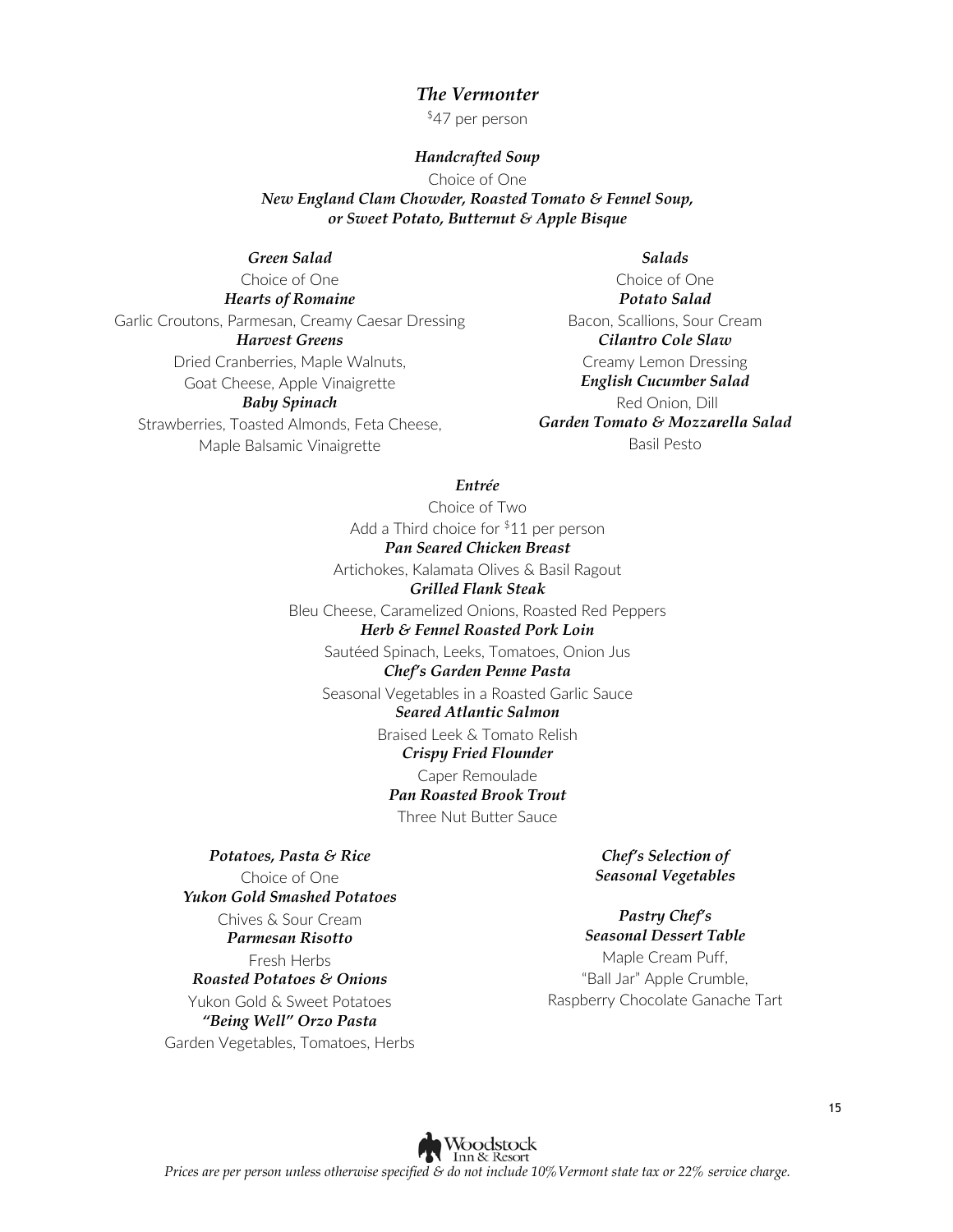#### *An American Cookout*

\$39 per person

*Salads Cilantro Coleslaw*

Creamy Lemon Dressing *New Potato Salad* Bacon, Scallions, Sour Cream *English Cucumber Salad*  Red Onion, Dill

#### *On the Grill*

Angus Burgers All Beef Hot Dogs Cajun Chicken Breasts

#### *Additions*

Hamburger & Hot Dog Buns, Vermont Cheddar, Swiss & American Cheese, Ketchup, Mustard, Mayonnaise, Lettuce, Tomato, Bread & Butter Pickles

#### *Kettle Cooked Potato Chips*

#### *Desserts*

Seasonal Melon, "Ball Jar" Strawberry Shortcake, Butter Croissant Bread Pudding with Salted Caramel Sauce

#### *Extra Hungry? Additional Items for your Crew*

*Grilled Sweet Italian Sausage* \$7 per person, Sautéed Peppers & Onions *Flash Grilled Bratwurst* \$7 per person, Long Trail Ale, Sauerkraut, Whole Grain Mustard *House Smoked Baby Back Ribs*<sup>\$13</sup> per person, Spice Rubbed, House Smoked, Maple BBQ Sauce

#### *Add the Fun, Flavor & Excitement of a Chef Tended Grill*

\$200 per hour Available in Season, Weather Permitting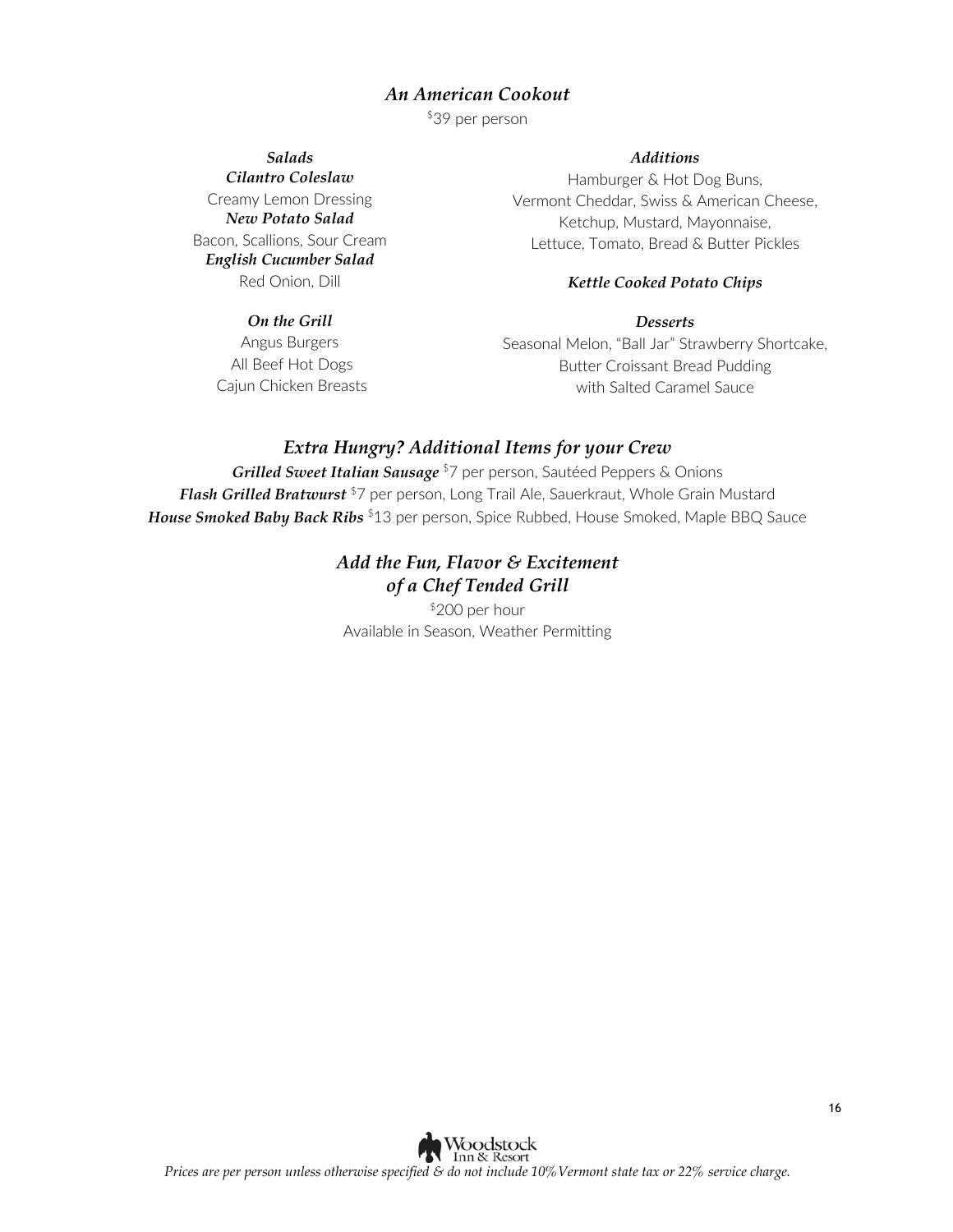### **Box Lunches**

Includes Potato Chips, Vermont Cheddar Cheese, Apple, Chocolate Chip Cookie & Bottle of Water \*Whole Wheat Wraps may be substituted for Rolls

#### *Sandwiches & Salads*

Choose up to Three Options

#### *Green Mountain*

\$27 per person Roast Beef, Swiss Cheese, Lettuce, Tomato, Horseradish Mayonnaise, Ciabatta Roll

#### *Ottauquechee*

\$28 per person Ham, Cabot Cheddar Cheese, Lettuce, Tomato, Honey Maple Mustard, Ciabatta Roll

#### *Mount Tom*

\$28 per person Turkey Breast, Applewood Smoked Bacon, Lettuce, Tomato, Tarragon Mayonnaise, Ciabatta Roll

#### *PB & J*

\$17 per person Peanut Butter & Jelly on Country White Bread, "With the Crust Cut Off"

#### *Chicken Caesar Salad*

\$24 per person Crisp Romaine, Rosemary Grilled Chicken Breast, Garlic Croutons, Parmesan, Creamy Caesar Dressing

#### *Grilled Chicken Cobb Salad*

\$26 per person Mixed Greens, Grilled Chicken, Bacon, Hard Boiled Egg, Bleu Cheese, Cucumbers, Tomatoes, Buttermilk Ranch Dressing

#### *Harvest Spinach Salad*

\$21 per person Baby Spinach, Dried Cranberries, Carrot Ribbons, Maple Walnuts, Crumbled Goat Cheese, Apple Vinaigrette

#### *Woodstocker*

\$20 per person Roasted Garden Vegetables, Goat Cheese, Sun Dried Tomato & Basil Mayonnaise, Artisan Bread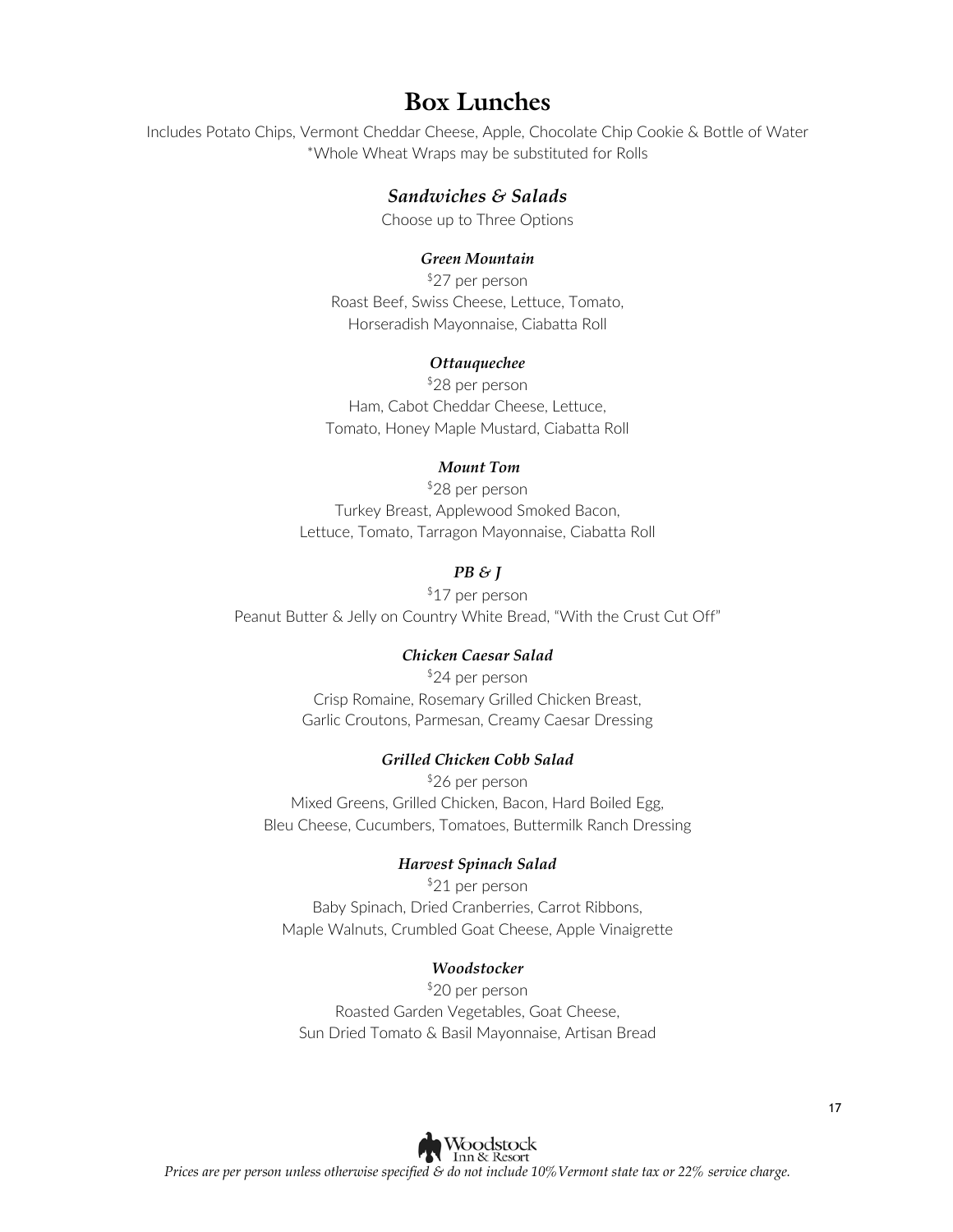### **Receptions**

#### *Cold Hors d' Oeuvres*

Priced per piece. We request a 12-piece minimum for each selection

*Bruschetta Fresh Mozzarella* \$6 per piece, Tomato & Basil, Baguette Crisp *Smoked Salmon Canapé*<sup>\$6</sup> per piece, Chives, Capers, Cucumber Round Goat Cheese Crostini<sup>\$</sup>6 per piece, Onion Marmalade *Prosciutto Wrapped Grilled Asparagus* \$6 per piece, Balsamic Glaze, Parmesan Cheese **Beef Tenderloin Carpaccio** <sup>\$</sup>6 per piece, Truffle Tomato Relish, Toasted Baguette *Maine Lobster Profiteroles* \$8 per piece, Lobster Salad, Tarragon Aioli *Maine Lobster Spoons*<sup>\$8</sup> per piece, Kelly Way Garden Fine Herb Aioli *Seared Tuna Carpaccio* \$6 per piece, Wonton Crisp, Wasabi Sour Cream, Shaved Scallions *Kelly Way Gardens Vegetable Hand Rolls* \$6 per piece, Ponzu Sauce

#### *Hot Hors d' Oeuvres*

Priced per piece. We request a 12-piece minimum for each selection

*Maine Lobster & Corn Fritter* \$8 per piece, Old Bay Aioli *Silver Dollar Jonah Crab Cakes* \$8 per piece, Remoulade Sauce *Coconut Fried Shrimp* <sup>\$</sup>8 per piece, Ginger & Apricot Chutney *Bacon Wrapped Sea Scallops* \$7 per piece, Applewood Smoked Bacon, Dijon **Sesame Crusted Chicken** \$6 per piece, Sweet Chili Sauce *Grilled Lamb Lollipops* \$9 per piece, Feta Mint Pesto *Maple Soy Beef Tenderloin Satay* \$9 per piece, Spicy Peanut Dipping Sauce **BBQ Meatballs** <sup>\$7</sup> per piece, BBQ Sauce Vegetable Spring Rolls<sup>\$6</sup> per piece, Ponzu Sauce *Vermont Cheddar Cheese Sliders* \$6 per piece, Smoked Bacon, Maple Drizzle *Wild Mushroom Wontons* \$6 per piece, Tarragon Aioli *Mini Asparagus & Mushroom Tarts* \$6 per piece, Vermont Cheddar Custard *Vermont Cheddar & Caramelized Onion Tarts* \$5 per piece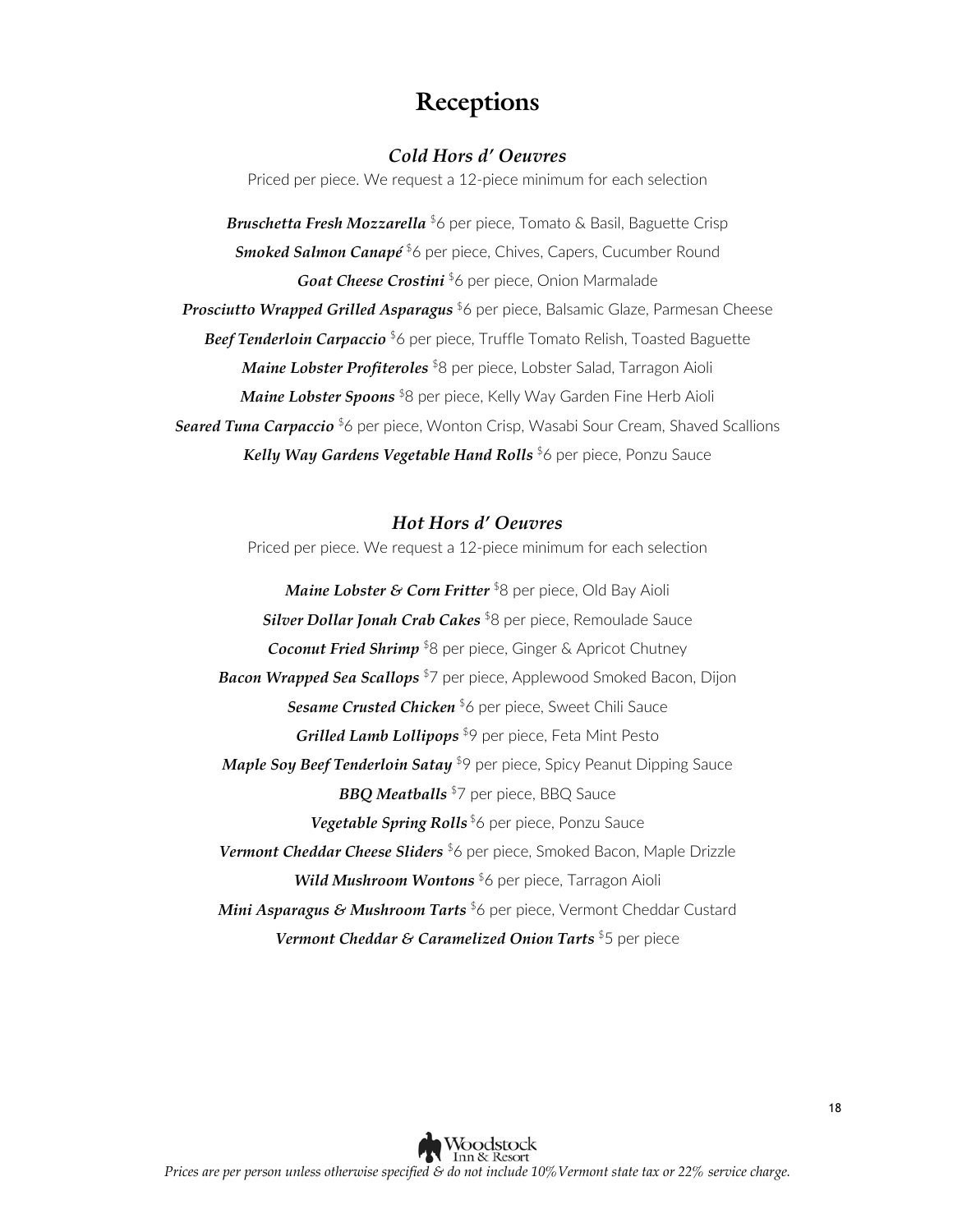### **Reception Displays**

#### *Vermont Artisan Cheese Display*

\$20 per person Local Cheese Display with Seasonal Berries, Grapes, Toasted Nuts, Crackers & Lavosh

#### *The Gardeners' Vegetable Crudités*

\$15 per person Hummus, Bleu Cheese Dip, Herb Buttermilk Dip

#### *Grilled & Marinated Garden Vegetables*

\$15 per person Seasonal Squashes, Portobello Mushrooms, Sweet Bell Peppers, Red Onions, Asparagus, Maple Balsamic Vinaigrette, Caramelized Shallot Dip

#### *Fresh Fruit Harvest*

\$14 per person Sliced Honeydew, Cantaloupe, Pineapple, Berries, Citrus & Maple Yogurt

#### *Mediterranean Tasting*

\$18 per person Heavenly Hummus, Tabbouleh, Citrus Marinated Olives, Spiced Almonds, Fresh Mozzarella, Prosciutto, Tomato Cucumber Relish, Artisan Bread, Crackers & Garlic Pita Chips

#### *Baked Brie en Croute*

 $$139$  each Serves 35-40 people Wrapped in Puff Pastry & Layered with Raspberry Preserves, Toasted Whole Almonds, Strawberries, Grapes, Sliced Baguette

#### *New England Raw Bar*

\$34 per person East Coast Oysters & Clams on the Half Shell, Shrimp Cocktail, Horseradish Sour Cream, Cocktail Sauce, Lemon Wedges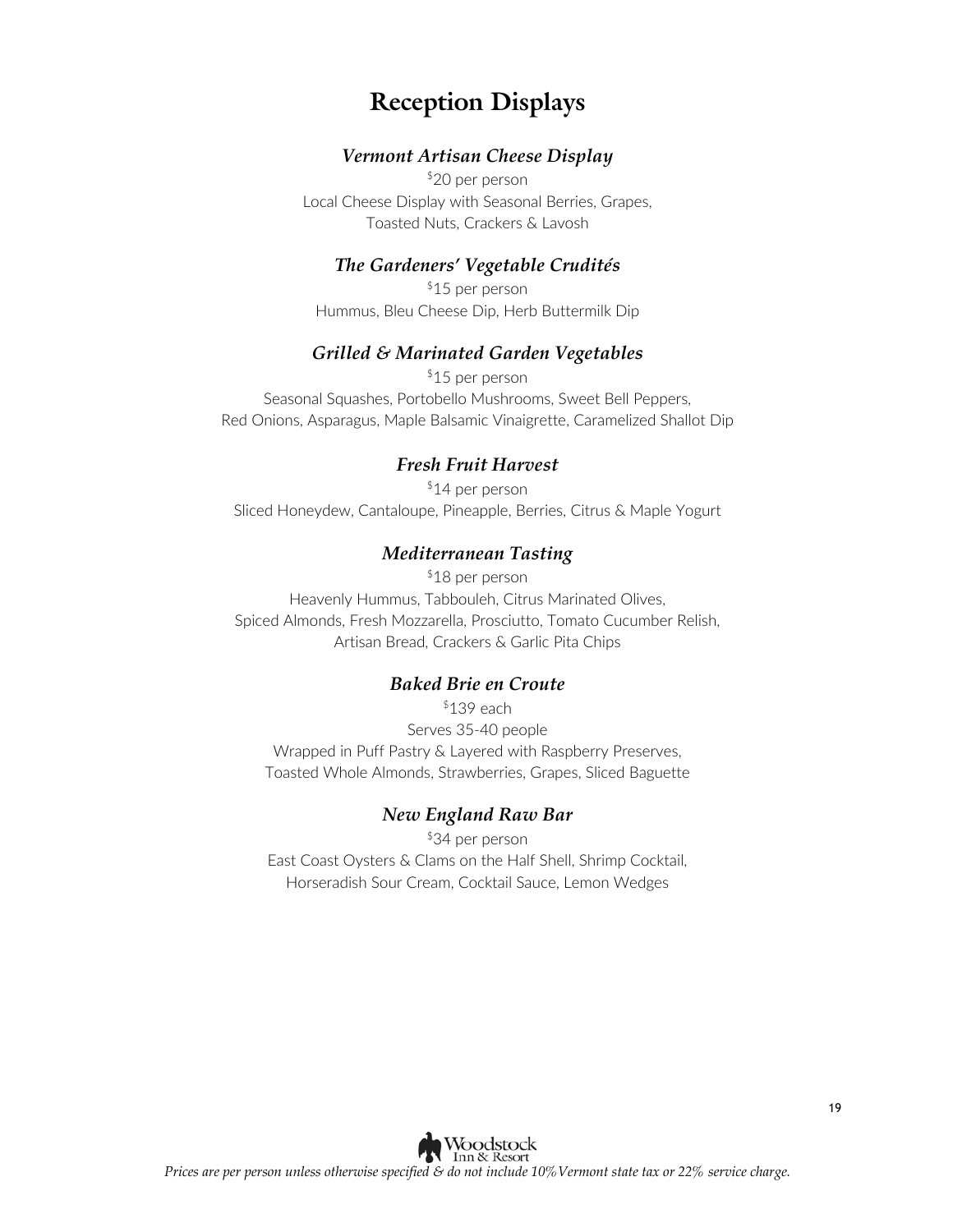### **Chef Action Stations**

\$200 per Chef, One Chef per station, 100 people per station

#### *Crispy Griddled Quesadillas*

\$18 per person Roasted Vegetable Quesadilla, Jonah Crab Quesadilla, Cilantro-Lime Marinated Chicken Quesadilla, Cumin Sour Cream, Cucumber Tomato Salsa

#### *Taste of Tuscany Pasta Station*

\$19 per person Choice of Two

*Orecchiette Pasta*

Wild Mushrooms, Crispy Bacon, Red Chili Garlic Crema

#### *Farfalle Pasta*

New England Clam & Cream, Wilted Baby Spinach, Shaved Parmesan

#### *"Being Well" Penne Pasta*

Roasted Tomatoes, Kalamata Olives, Basil Pesto, Shaved Parmesan

### *Rigatoni Pasta Bolognese*

Shaved Pepato Cheese

### **The Butcher's Cut**

Carving Stations

#### *Salt & Garlic Crusted Prime Rib of Beef*

 $$695$  each Serves 35 people Horseradish Sour Cream, Butter Top Soft Rolls

#### *Rosemary Roasted Beef Tenderloin*

 $$550$  each Serves 15-20 people Herb Aioli, Horseradish Sour Cream, Butter Top Soft Rolls

#### *Apple Cider Brined Turkey Breast*

\$400 each Serves 15-20 people Cranberry Horseradish Sour Cream, Tarragon Aioli, Butter Top Soft Rolls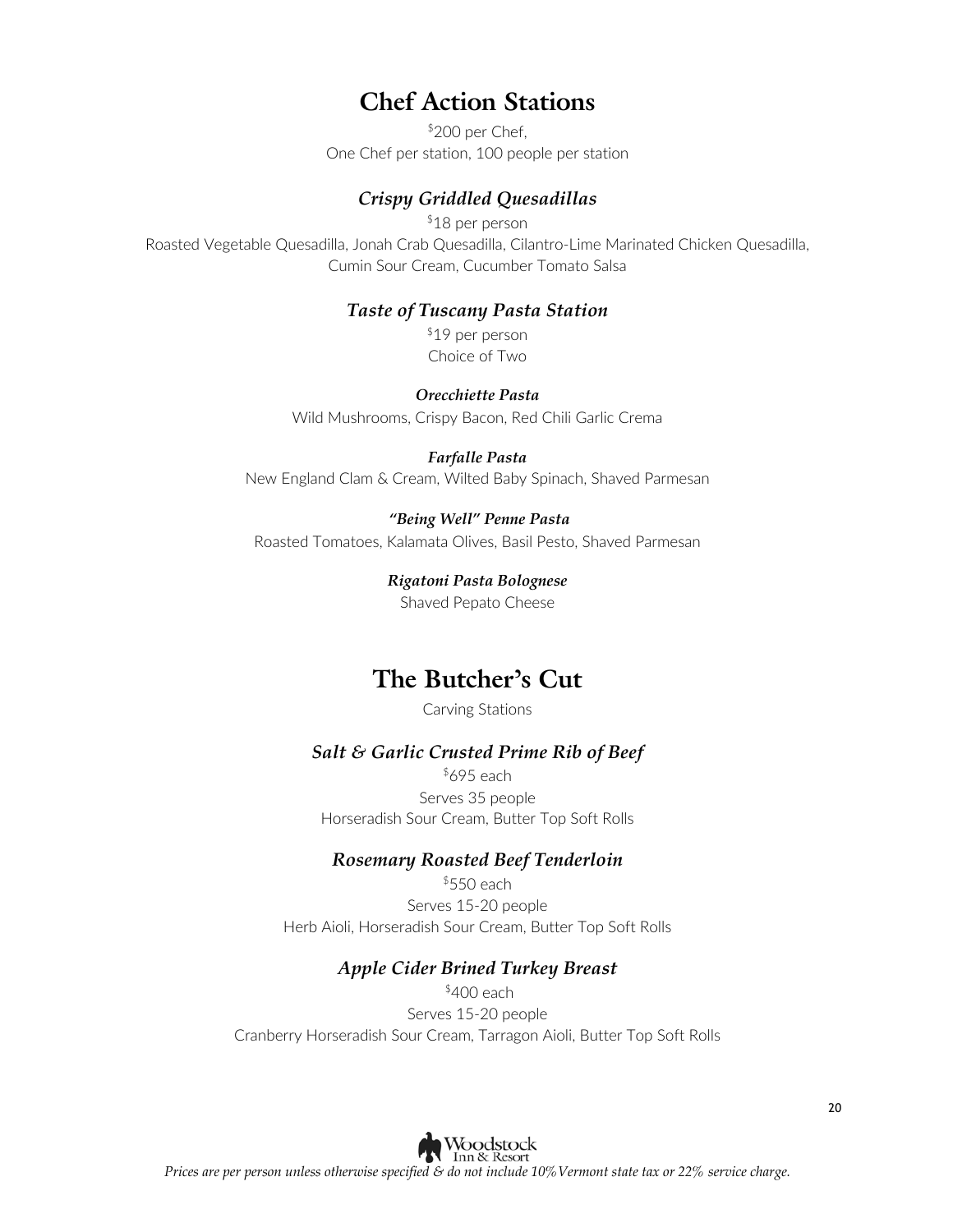### **Dessert Receptions**

Dessert Stations include Regular & Decaffeinated Coffee & Assorted Teas. We request a 25-person minimum for these stations.

#### *New England Farmhouse Favorites*

\$24 per person Boston Cream Pie, Cape Cod Cranberry Apple Tart, Maine Wild Blueberry Crumble, Maple Crème Brûlée, Warm Butter Croissant Bread Pudding with Salted Caramel Sauce

#### *A Passion for Chocolate*

\$28 per person Chocolate Pot de Crème, Chocolate Salted Caramel Mousse Tart, Mini Flourless Chocolate Torte, Dark Chocolate Mint Truffle, Cappuccino Truffle, White Chocolate Passion Fruit Truffle, Orange Chocolate Martini, Chocolate Macaron

#### *Viennese Pastry Table*

\$29 per person Parisian Opera Cake, Earl Grey Tea Crème Brûlée, Apricot Sachertorte, Cream Puff Swans, Cherry Clafoutis, Whipped Dark Chocolate Ganache Tart, Strawberry Napoleon

#### *Northeastern Pie Bar*

\$24 per person Apple, Cherry, Pecan & Sweet Potato Pie, Whipped Cream & Crème Anglaise

#### *Cupcakes!*

\$19 per person Chocolate on Chocolate, White Cake with Vanilla, Spice with Cream Cheese

#### *Gourmet S'mores Bar*

\$17 per person Put together your favorites with Marshmallows and Graham Crackers over an outdoor fire.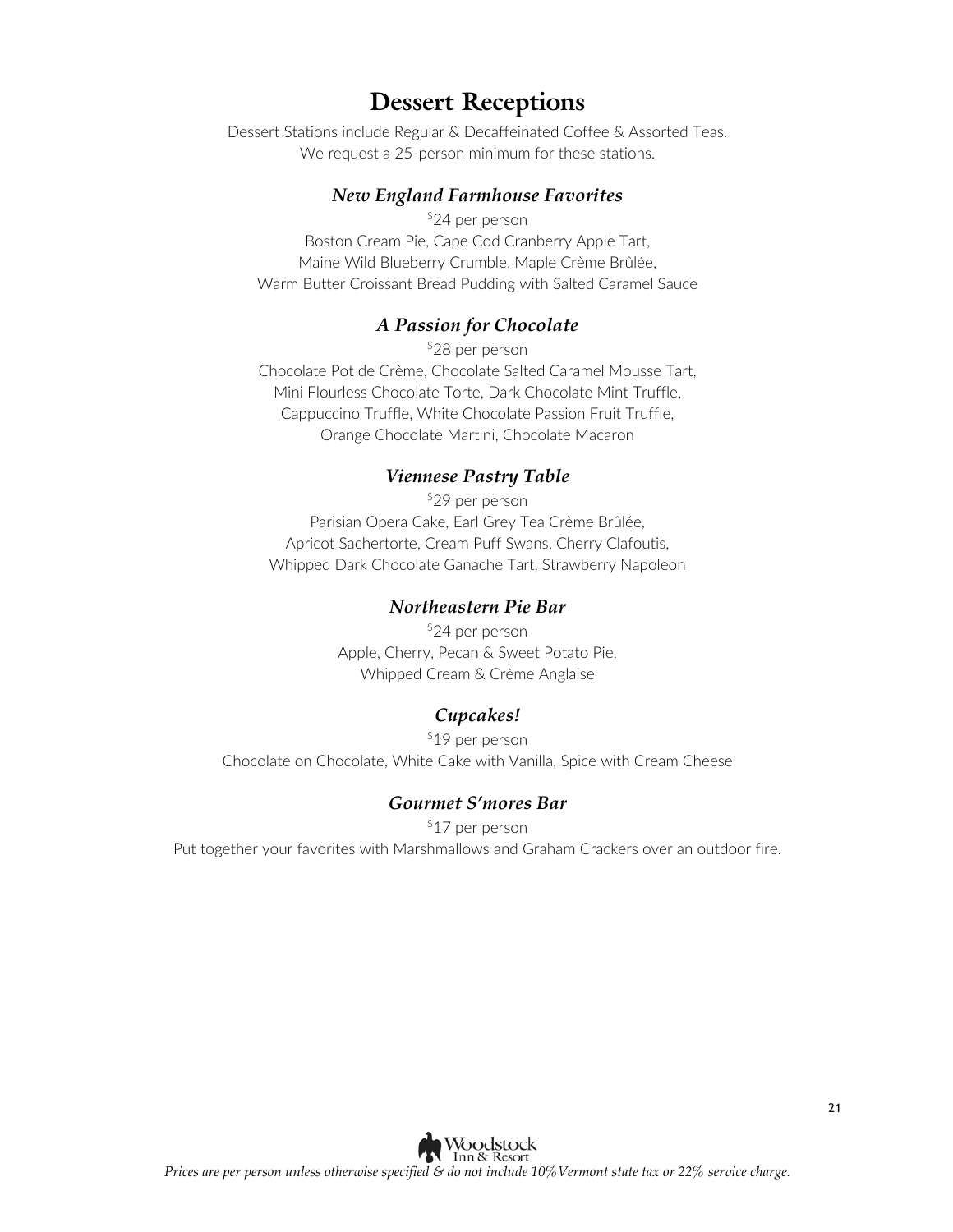### **Plated Dinners**

Our Three Course Plated Dinners will include Tableside Bread & Coffee Service.

#### *First Course*

Choice of Soup or Salad. Additional Soup or Salad Choice, \$6 per person, per Soup or Salad.

#### *Appetizer Course*

Additional course may be added,  $$9$  per person.

#### *Entrée*

Choice of two Entrées, or one Combination Entrée. Entrée counts are to be submitted 5 days in Advance. Additional Entrée choice, \$10 per person, per entrée.

*Dessert*

Choice of One Dessert. Additional choice, \$5 per person, per dessert.

*First Course* Soup or Salad

*Maine Lobster Bisque* Bourbon Cream

*Vermont Cheddar & Ale Soup* Garlic Croutons

*Woodstock Kale Caesar*

*New England Clam Chowder* Applewood Smoked Bacon

*Roasted Tomato & Basil Soup*

*Sweet Potato, Butternut & Apple Bisque* Pumpkin Seeds

Romaine, Kale, Garlic Croutons, Parmesan, Creamy Caesar Dressing *Roasted Beet Salad*

Herbed Vermont Goat Cheese, Frisée, Lambs Lettuce, Mint Oil, Grey Salt

#### *Simple Mixed Greens*

Organic Baby Field Greens, Cucumbers, Tomatoes, Maple Dijon Vinaigrette

#### *Harvest Greens*

Dried Cranberries, Goat Cheese, Maple Walnuts, Apple Vinaigrette

#### *Baby Spinach*

Strawberries, Toasted Almonds, Goat Cheese, Balsamic Vinaigrette

### *Appetizers*

These dishes may be substituted for soup or salad for the price listed, add  $8$  each for an additional course.

#### *Hot Selections*

*New England Crab Cake* 

\$17 per person Shaved Fennel Slaw, Citrus Buerre Blanc

*Pan Seared Day Boat Scallop*  \$16 per person Sweet Corn Ragout, Tomato-Citrus Vinaigrette

#### *Cold Selections*

*Chilled Shrimp Cocktail* \$17 per person Cocktail Sauce & Lemon

*Sesame-Seared Tuna Loin* \$17 per person Soba Noodle Wakame Seaweed Salad, Wasabi Mango Coulis

*Fresh Vermont Mozzarella & Tomato Napoleon* \$10 per person Aged Balsamic, Basil Pesto, Cracked Black Pepper

*House Cured Smoked Salmon* \$13 per person Citrus Aioli, Capers, Red Onions, Lavosh

Woodstock Inn & Resort *Prices are per person unless otherwise specified & do not include 10%Vermont state tax or 22% service charge.*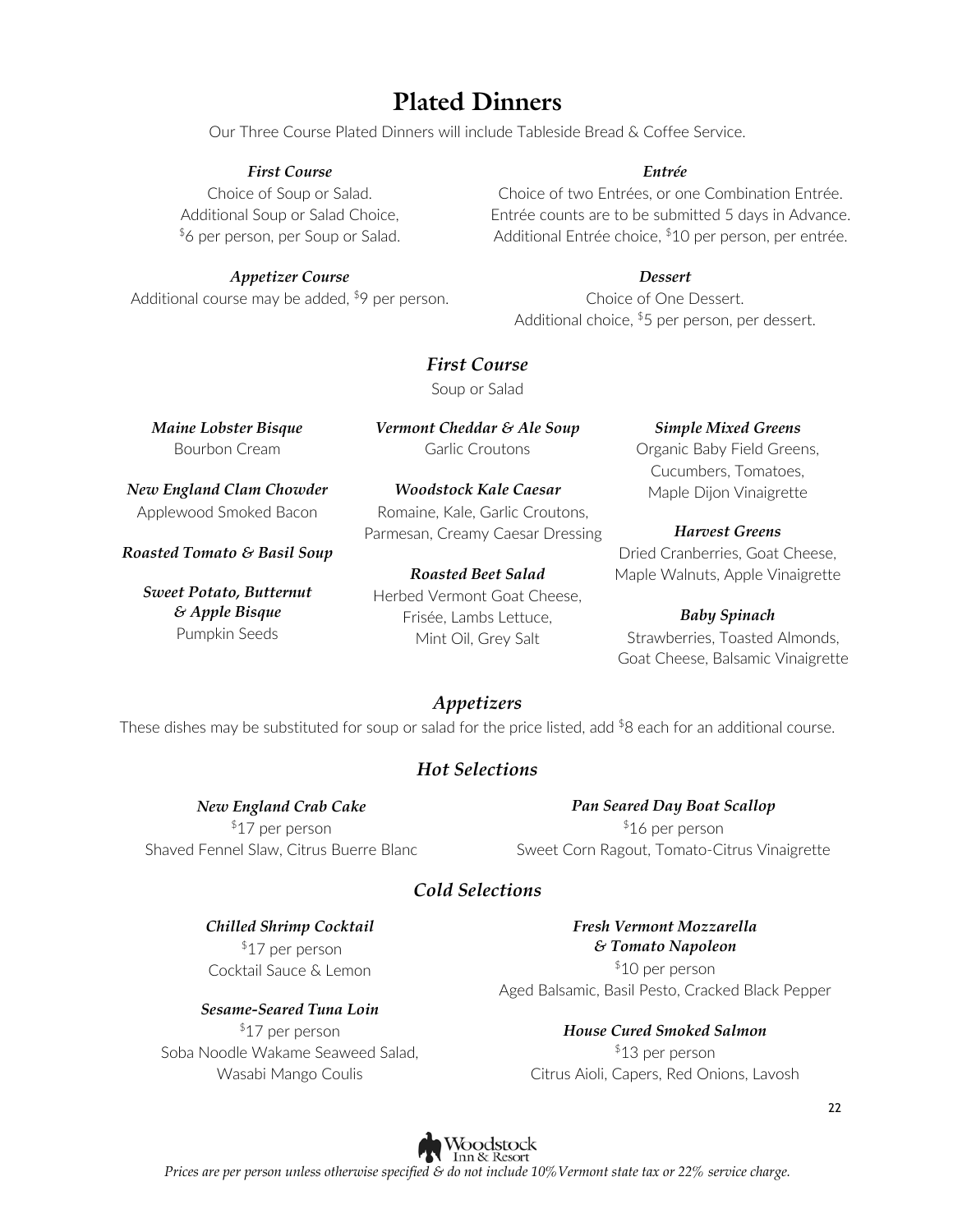#### *Plated Entrées*

Choice of Two Entrées include Chef's Choice of Potato, Rice or Pasta & Seasonal Vegetables

*Woodstock Inn Lump Crab Cake* \$65 per person Whole Grain Mustard Sauce

*Pan Seared Atlantic Salmon* \$63 per person Whole Grain Mustard Butter

*Georges Bank Haddock* \$57 per person Roma Tomato Compote, Lemon Caper Sauce

*Rosemary Seared Swordfish* \$70 per person Tomato Relish, Lemon Caper Sauce

*Grilled Filet Mignon* \$77 per person Roasted Wild Mushrooms, Port Wine Reduction

*Herb & Dijon Crusted Lamb Rack* \$79 per person Rosemary Jus

*Misty Knoll Chicken Breast* \$60 per person Mushroom Ragout, Madeira Sauce

> *Smoked Duck Breast* \$62 per person Blackberry Port Wine Reduction

*Maple Glazed Pork Tenderloin* \$59 per person Apple Cider & Tarragon Reduction

#### *Sweet Potato Risotto* \$50 per person Roasted Heirloom Squash, Shaved Fennel, Asparagus, Truffle Oil

*Butternut Squash Ravioli*  \$51 per person Sage Brown Butter, Parmesan, Toasted Pumpkin Seeds

#### *Grilled Filet Mignon & Atlantic Salmon*

\$86 per person Roasted Wild Mushrooms, Cognac Cream, Tomato Relish, Whole Grain Mustard Butter

#### *Grilled Filet Mignon & Maine Lobster Tail*

\$93 per person Roasted Wild Mushrooms, Citrus Butter Sauce, Tarragon Pesto, Red Wine Reduction

#### *Pan Seared Chicken Breast & Sautéed Gulf Shrimp*

\$78 per person Natural Chicken Jus, Chardonnay Basil Cream

### *Pan Seared Beef Filet Mignon*

*& Jonah Crab Cake* \$86 per person Roasted Wild Mushrooms, Parsley Lemon Butter, Peppercorn Jus, Tomato Caper Relish

*Desserts* Choice of One

*Chocolate Mousse Cake* Salty Caramel Crème Brûlée, Vanilla Anglaise

*White Chocolate & Raspberry Mirror Cake* Meringue, Raspberry Coulis *Flourless Chocolate Cake* White Coffee Sabayon

*Pistachio Almond Cake* Lemon Curd, Candy Orange

*Pear & Almond Tart* Vanilla Chantilly, Caramel Sauce *Strawberry Shortcake* Vanilla Ice Cream

*Kelly Way Garden Dessert* Tomato Confit, Lemon Sorbet, Marinated Strawberry, Crispy Beets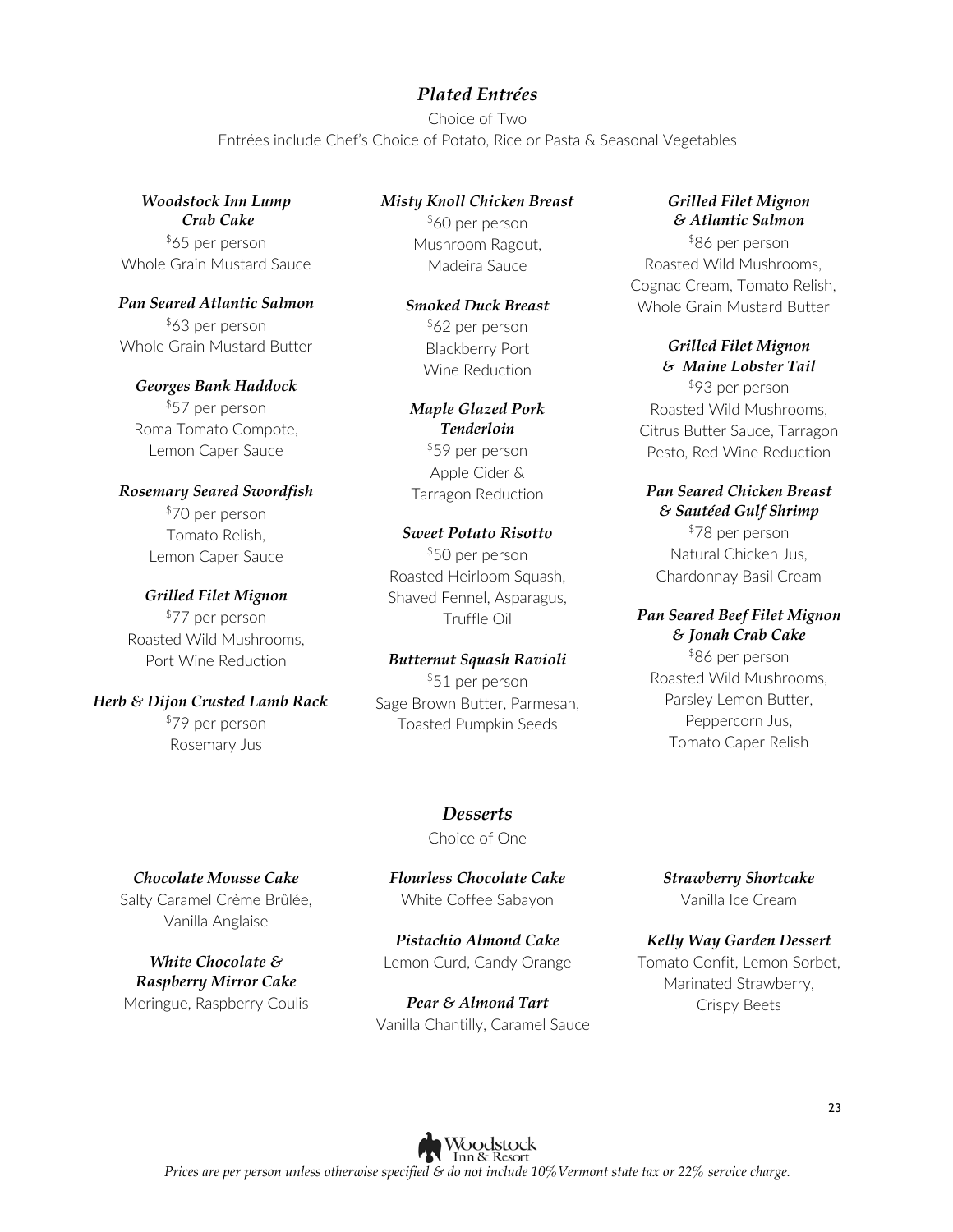### **Dinner Buffets**

We request a 15-person minimum on all buffet dinners. Rolls & Butter, Regular & Decaffeinated Coffee & Assorted Teas will be served on all buffets.

### *A Taste of Woodstock*

\$77 per person

*Soups* Choice of One

*New England Clam Chowder* Applewood Smoked Bacon

*Roasted Sweet Corn Bisque* Smoked Shitake Mushrooms, Cilantro Corn Relish

*Roasted Tomato & Fennel Soup*

*Sweet Potato, Butternut & Apple Bisque*

*Green Salads* Choice of One

*Caesar Salad* Romaine, Tomatoes, Garlic Croutons, Parmesan, Creamy Caesar Dressing

#### *Harvest Greens*

Dried Cranberries, Maple Walnuts, Goat Cheese, Apple Vinaigrette

#### *Baby Spinach & Frisée Salad*

Strawberries, Toasted Almonds, Vermont Goat Cheese, Maple Balsamic Vinaigrette

#### *"Being Well" Salad*

Harvest Greens, Romaine, Cucumber, Tomatoes, Carrot Ribbons, Strawberry Vinaigrette

*Cauliflower & Fennel Soup* Parmesan Lace, Hazelnut Pesto

*Vermont Cheddar & Ale Soup* Garlic Croutons

*Lobster Bisque* Brandied Chantilly Cream

*Crafted Salads*

Choice of Two

#### *Broccoli & Vermont Apple Salad*

Dried Cranberries, Toasted Walnuts, Citrus Vinaigrette

*Penne Pasta Salad* Roasted Peppers, Basil, Broccoli, Herb Vinaigrette

*Chickpea Salad* Feta Cheese, Roma Tomatoes, Cucumbers, Minted Lemon Dressing

#### *Fresh Mozzarella, Tomatoes & Basil* Grey Salt, Extra Virgin Olive Oil

*Garden Vegetable Couscous Salad*  Toasted Walnuts & Pecans, Basil Vinaigrette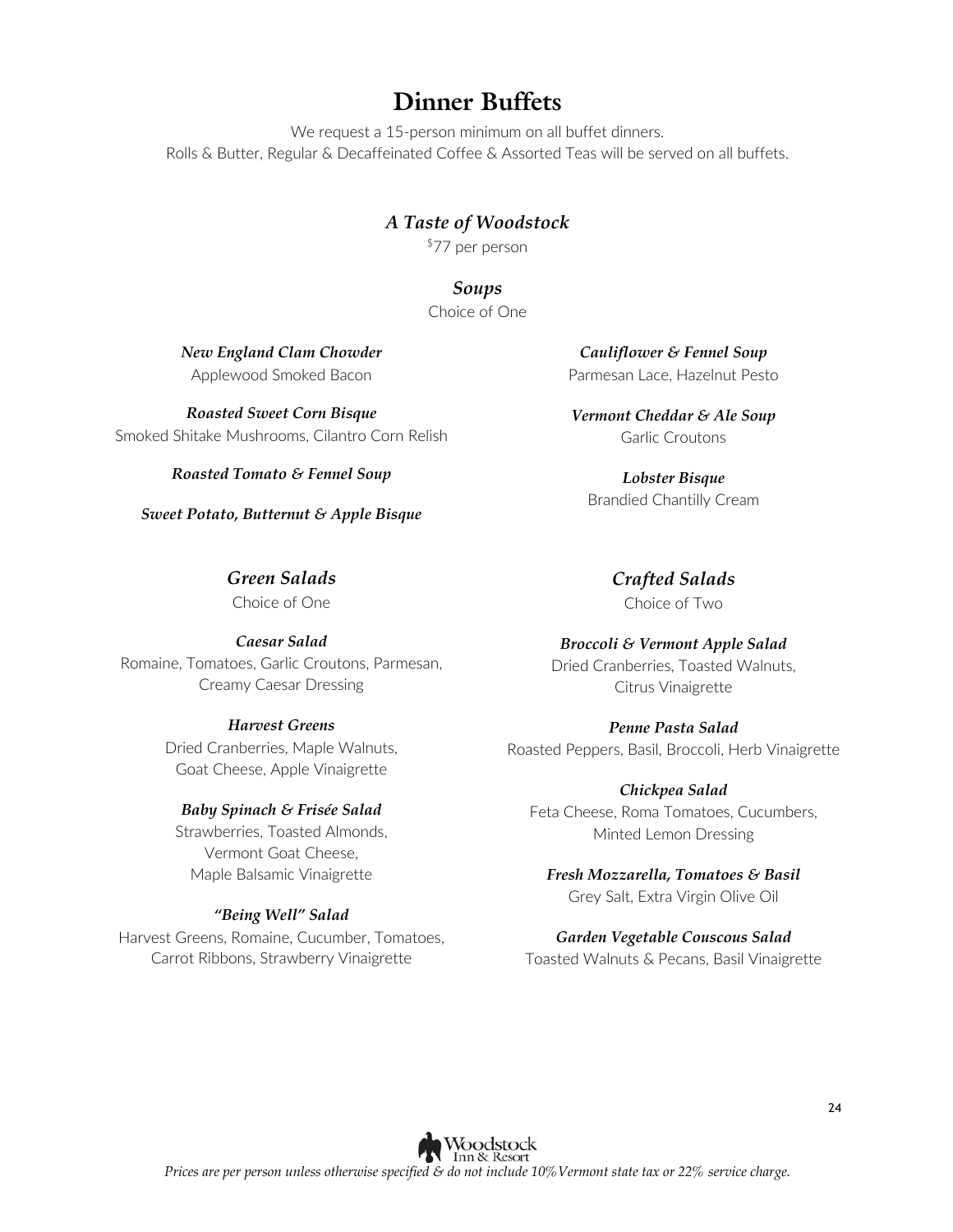#### *Rice, Potatoes & Pastas*

Choice of One

*Roasted Garlic Yukon Gold "Smashed" Potatoes* Chives & Sour Cream

*Mashed Yukon Gold Potatoes* Cream & Sweet Butter

*Two Potato Gratin* Parmesan, Vermont Cheddar, Herbs *Mashed Sweet Potatoes* Candied Pecans

*Parmesan Herb Risotto* Fresh Thyme, Parsley & Tarragon

*"Being Well" Ratatouille Orzo* Garden Squash, Tomatoes, Herbs

#### *Entrée*

Choice of Two Each additional choice \$16 per person

*Herb Salt Chicken Breast* Roasted Tomato & Onion Relish

*Braised Short Rib* Crispy Fried Onions, Roasted Garlic Demi-Glace

> *Spice Rubbed Pork Tenderloin* Apple Cider Jus, Pineapple Chutney

*Cider Brined Turkey Breast* Vermont Apple Onion Relish, Calvados Jus *Vermont Maple Liquor Atlantic Salmon*  Citrus Butter Sauce

> *Rosemary Grilled Swordfish* Cherry Tomato Salsa

*Almond Crusted Trout* Sage Brown Butter

*"Being Well" Quinoa* Saffron, Roasted Fennel, Chickpeas, Caramelized Onions, Tomatoes, Cilantro

*Chef's Selection of the finest Kelly Way Garden Organic Seasonal Vegetables*

*Chef Phillipe's Vermont Pastry Selections*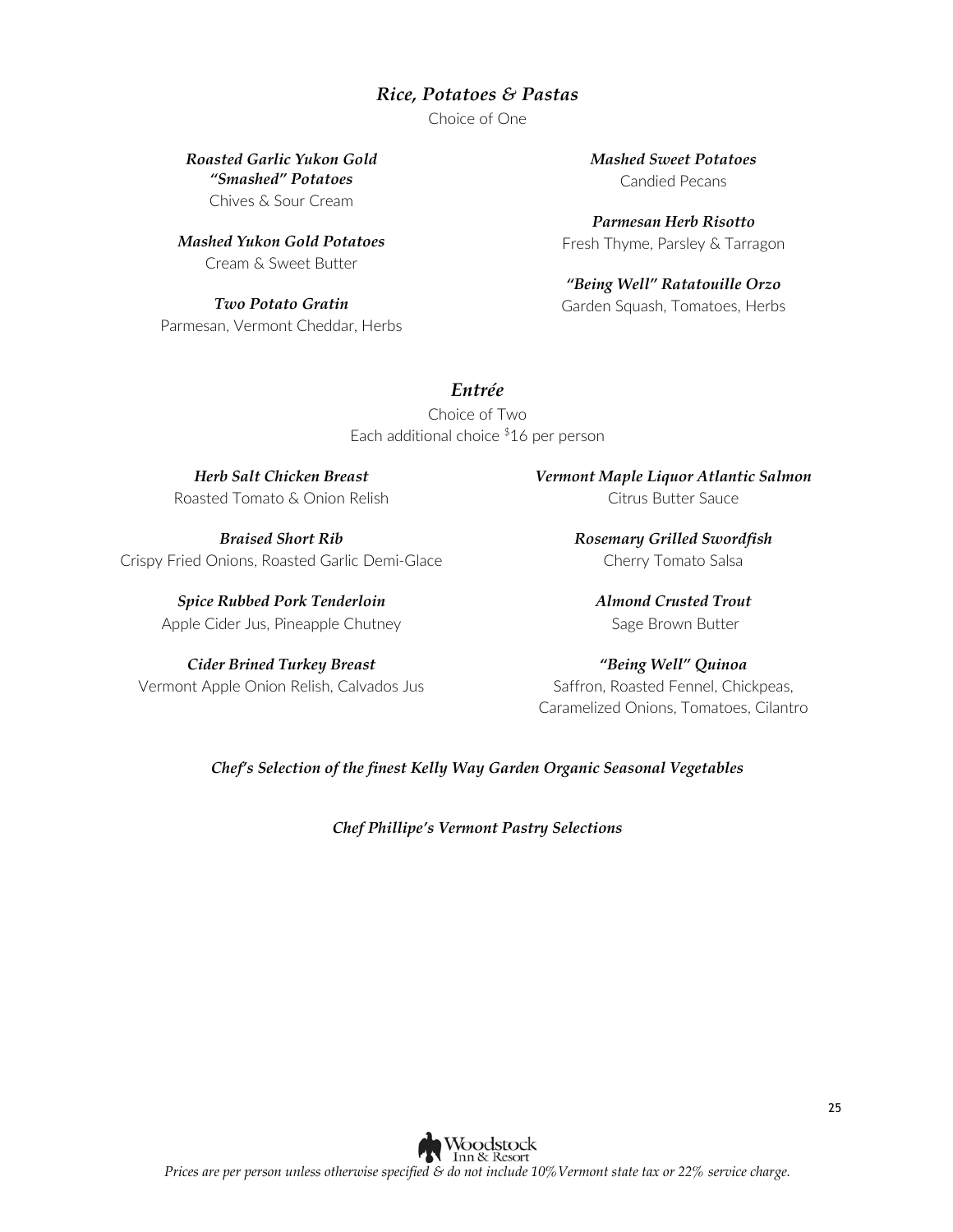#### *Backyard Bonfire*

\$72 per person

#### *Side Dishes*

*Cilantro Coleslaw*  Creamy Lemon Dressing

*New Potato Salad* Bacon, Scallions, Sour Cream

*English Cucumber Salad* Red Onion, Dill

*Cajun Fried Red Bliss Potatoes*

*Tossed Garden Greens* Cucumbers, Vine Tomatoes

*Garden Vegetable Gratin* Vermont Artisan Cheese

*Sweet Corn on the Cob* Vermont Butter

*Watermelon or Seasonal Melon*

*Entrées* Choice of Two

*New York Sirloin Steaks* Caramelized Onions, Roasted Wild Mushrooms

> *Italian Sausage*  Caramelized Onions, Peppers

*Beer Braised Bratwurst* Sauerkraut, House-made Buns *Smoked Baby Back Ribs* Maple Barbecue Sauce

> *Red Rub Spiced Grilled Chicken*  Salsa Roja

*Desserts*

Cinnamon Crumble-Top Apple Pie, "Ball Jar" Strawberry Shortcake, Salted Caramel Pecan Tart

#### *Add Some Flair! Add a Chef Tended Grill!*

\$200 per hour Available in Season, Weather Permitting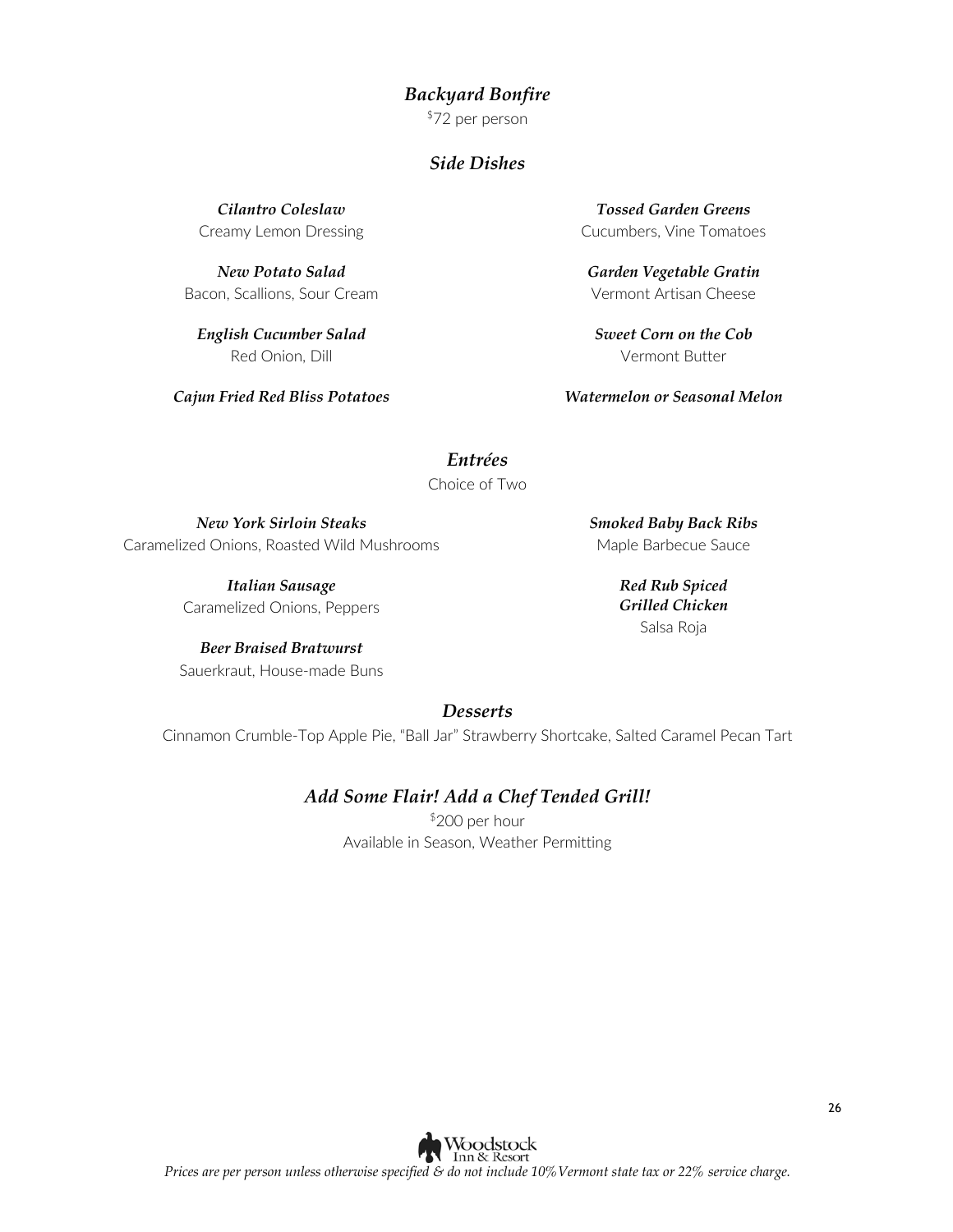#### *New England Lobster Boil*

\$110 per person One Lobster per person, let us know if more are needed. Additional lobsters MKT Price.

*Maine Lobster Bisque* Bourbon Cream

*Vermont Cheddar Corn Muffins* Whipped Maple Butter

*Tossed Baby Greens Salad* Shaved Apples, Toasted Walnuts, Cheddar Cheese, Maple Mustard Vinaigrette

#### *Fresh Vermont Mozzarella & Tomatoes*

Basil Pesto, Extra Virgin Olive Oil

*Cucumber Salad* Red Onion, Dill

*Cilantro Coleslaw* Creamy Lemon Dressing

*Shrimp Cocktail* Cocktail Sauce, Lemons

*Sweet Corn on the Cob* Vermont Butter

*Steamed New Potatoes* Garlic Butter, Parsley

*Vermont Craft Beer Steamed Clams & Mussels* Herb & Garlic Butter

*1¼ lb Boiled Maine Lobster* One Lobster per person Drawn Butter, Lemons

*Herb Grilled Chicken Breast* Tarragon Butter, Wild Mushrooms

> *Grilled Flank Steak* Tomato & Onion Relish

*Watermelon or Seasonal Melon*

#### *Desserts*

Cape Cod Cranberry Apple Tart, "Ball Jar" Blueberry Shortcake, Spiced Chocolate Cream Tart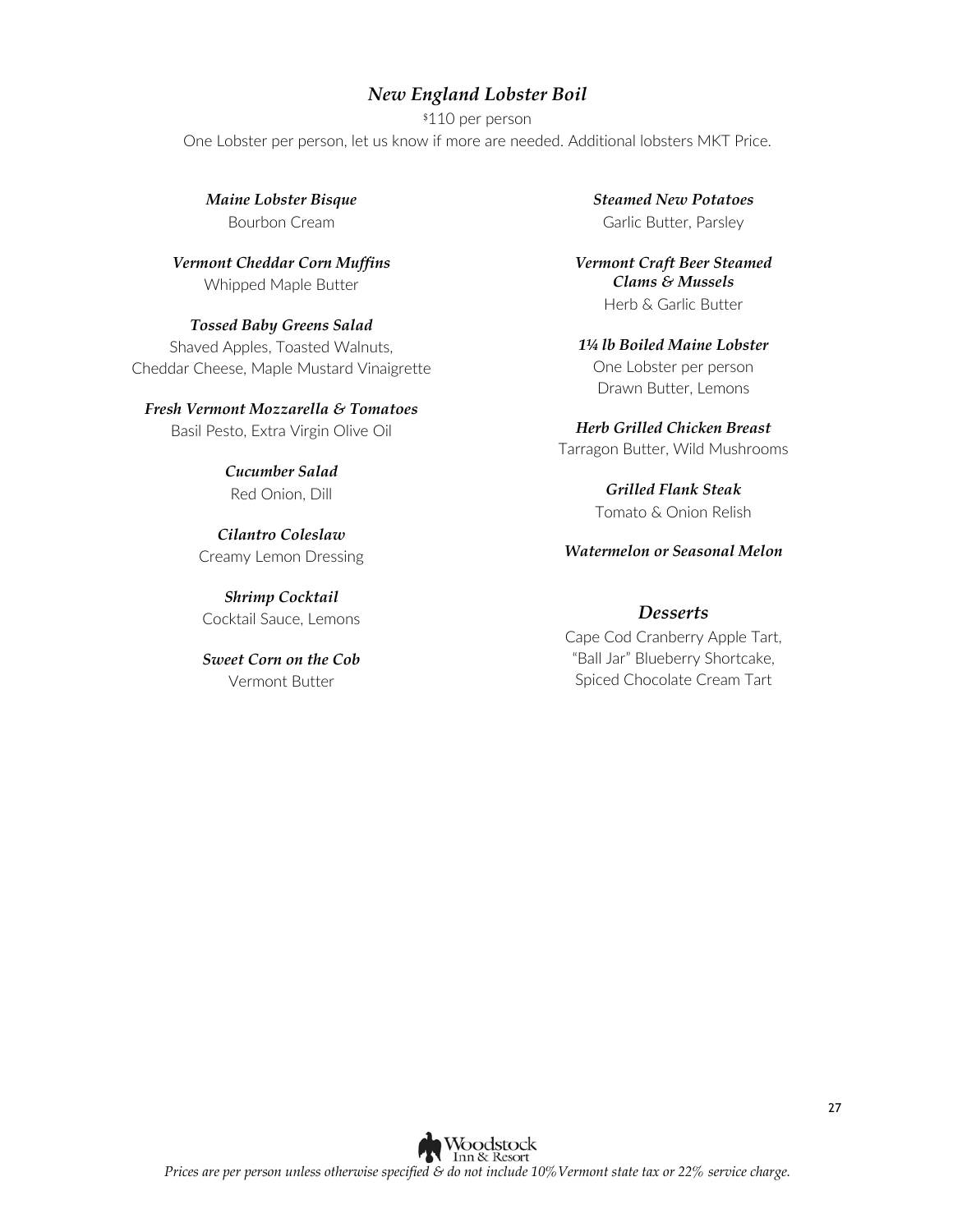### **The Art of Pairing Dinners**

We believe that wine, beer and spirits can all be artfully matched with our outstanding cuisine Below are three crafted dinners, the beers, wines and whiskeys are subject to availability. All beer, wine, and spirits are served in standard tasting portions. Additional amounts of these items will be charged on consumption. All dinners will include rolls, butter & coffee Service.

#### *Vermont Craft Brewers*

\$149 per person Suggested pairings listed below Specific selections can be accommodated and may require a price adjustment.

#### *First Course Lettuce Begin*

*Salad of Heirloom Greens & Otter Creek Brewing "Citra Mantra" Middlebury, Vermont* Kelly Way Garden Heirloom Squash, Shaved Fennel, Vermont Creamery Goat Cheese Tart, Dried Cranberry Vinaigrette

#### *Second Course Liquid Love*

*Oyster Chowder & Von Trapp Brewing "Pilsner Lager" Stowe Vermont* Fried Oysters, Herb Garden Spätzle, Tarragon Pesto

#### *Main Course Meat Me in the Middle*

*Long Trail Amber Ale Braised Short Rib of Beef & Long Trail "Double Bag" Bridgewater Vermont* Caramelized Onion Mac & Cheese, Crispy Onions

#### *Dessert Course Life is Short- Start with Dessert*

*Brew Master Dark Chocolate Stout Cake & Magic Hat Brewing Co. "Stealing Time" South Burlington, Vermont* Vanilla Ice Cream, Salted Caramel Sauce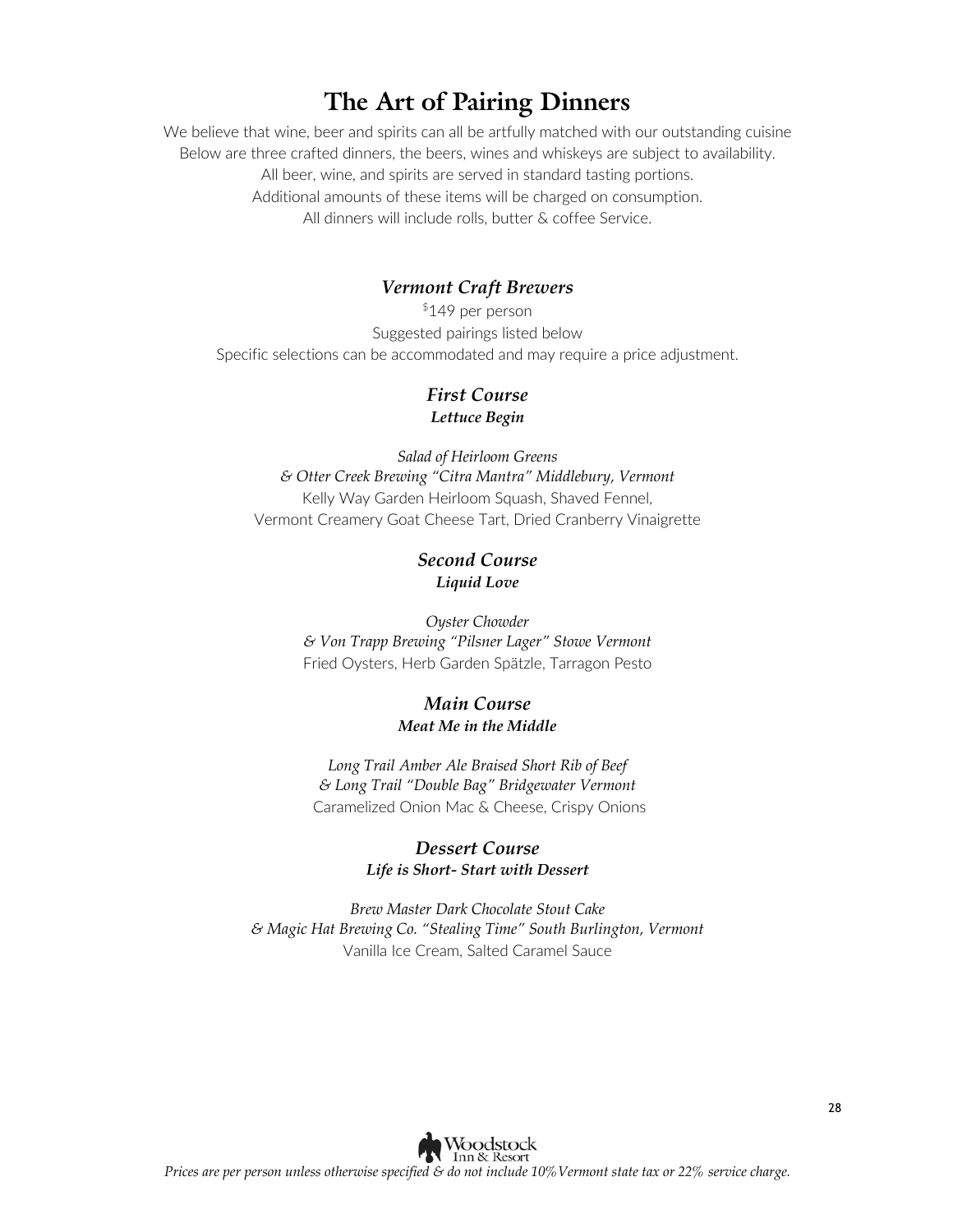#### *An American Wine Dinner*

\$172 per person Suggested varietal pairings listed below Specific Selections can be accommodated and may require a price adjustment

#### *First Course*

*Maine Coast Jonah Crab Cake & Gruet Brüt Sparkling, New Mexico* Shaved Fennel Slaw, Orange Butter Sauce

#### *Second Course*

*Hand Pulled Mozzarella & Tomato Salad & Firesteed Rosé, Willamette Valley Oregon* Crispy Prosciutto, Basil Pesto, Olive Relish

#### *Entrée*

*Garlic & Herb Crusted Lamb Ribeye & Charles Smith Cabernet Sauvignon, Columbia River Valley, Washington*  Onion & Bacon Potato Gratin, Roasted Wild Mushrooms, Carrot Parsnip Sauce

#### *Dessert*

*Dark Chocolate Ganache Tort* Dried Cherry Compote, Red Wine Ice Cream

#### *Spirits Dinner Sippin' The Kentucky Trail*

\$148 per person

#### *Salad*

*White Oak Smoked Duck Breast & Russell Reserve Single Barrel* Oven Roasted Root Vegetables, Torn Kelly Way Garden Greens, Charged Orange, Country Croutons, Honey-Herb Vinaigrette

#### *Entrée*

*Apricot Glazed Pork Tenderloin & Blantons Single Barrel*

Roasted Corn Polenta, Tender Green Beans, Baby Carrots, Mustard-Pork Jus

#### *Dessert*

*Whiskey Espuma & Booker Single Barrel* Araguani Chocolate Mousse Cigar, Whiskey Gelee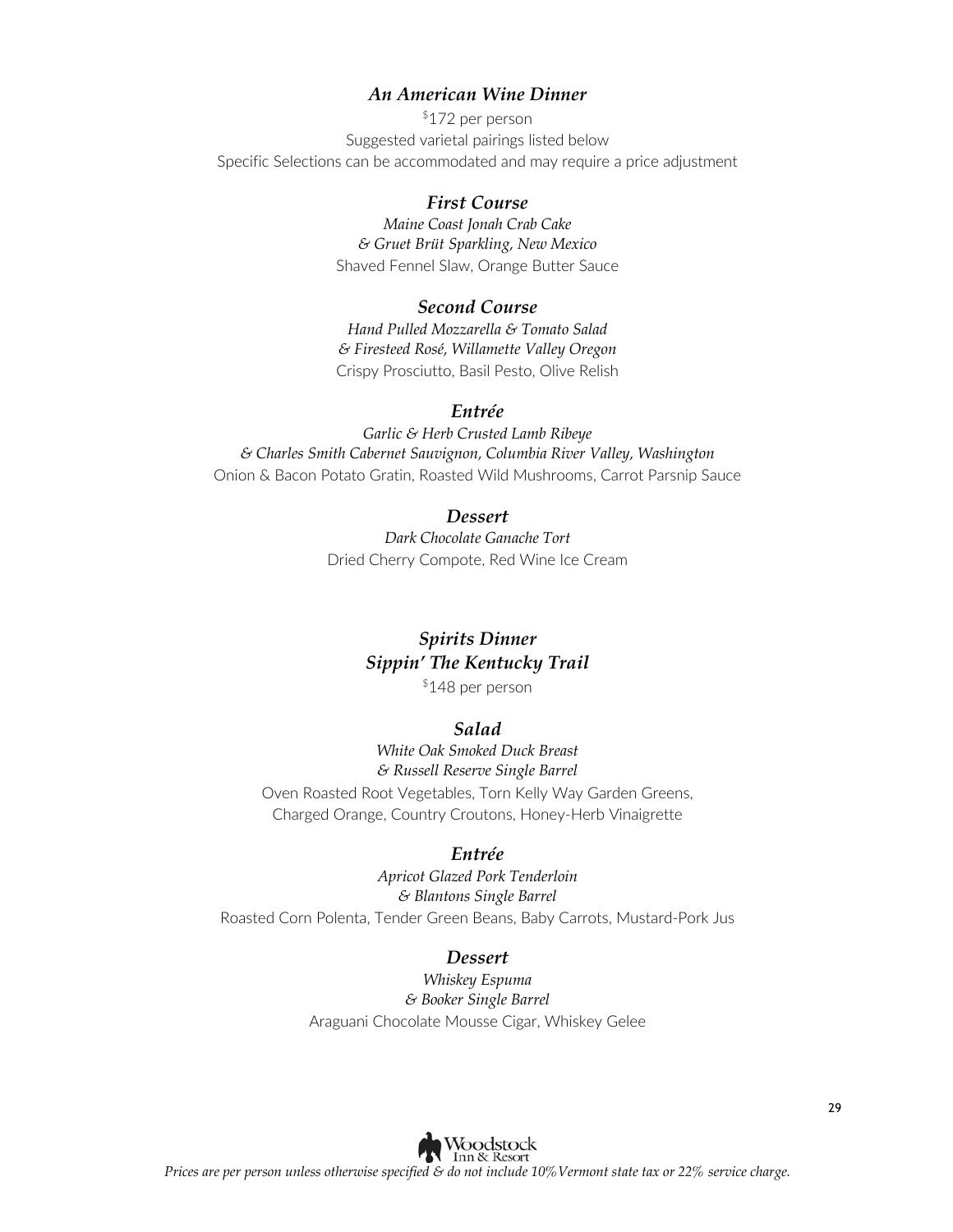### **Kid's Menu**

We think you're a kid if you are 12 and under! Children may dine off the Adult Buffet Menus at half price or choose one of the Plated Meals.

#### *Plated Kid's Meals*

\$24 per person

*First Course* Choice of One

*Fresh Fruit Salad* Melon, Pineapple, Grapes

*Mixed Green Salad* Tomatoes, Cucumbers, Ranch Dressing

*Caesar Salad* Romaine, Garlic Croutons, Parmesan, Creamy Caesar Dressing

*Cup of New England Clam Chowder* 

*Entrée* Choice of One

#### *Chicken Fingers & French Fries*

*Penne Pasta Marinara* Parmesan Cheese & Garlic Toast

#### *Vermont Cheddar Macaroni & Cheese*

*Grilled Cheese Sandwich* Potato Chips & a Pickle

*Peanut Butter Jelly Time* Country White Bread & Potato Chips

#### *Dessert*

Choice of One

#### *Ice Cream Sundae*

Vanilla Ice Cream, Hot Fudge, Whipped Cream, Cherry

*Chocolate Chip Cookies*

*Fudge Brownie*

#### *Knee Knocker Buffet*

\$26 per person

*Tossed Garden Salad* Cucumbers, Button Mushrooms, Ranch Dressing

> *Ants on a Log* Celery Sticks, Peanut Butter, Raisins

*Crispy Chicken Fingers* Honey Mustard Sauce, BBQ Sauce, Carrot Sticks, Cherry Tomatoes

*Grilled Vermont Cheese Sandwiches*

Tomato Dipping Sauce

#### *Oreo Cookie Cupcakes*

Oreo Cake, Vanilla Icing, Oreo Cookie

30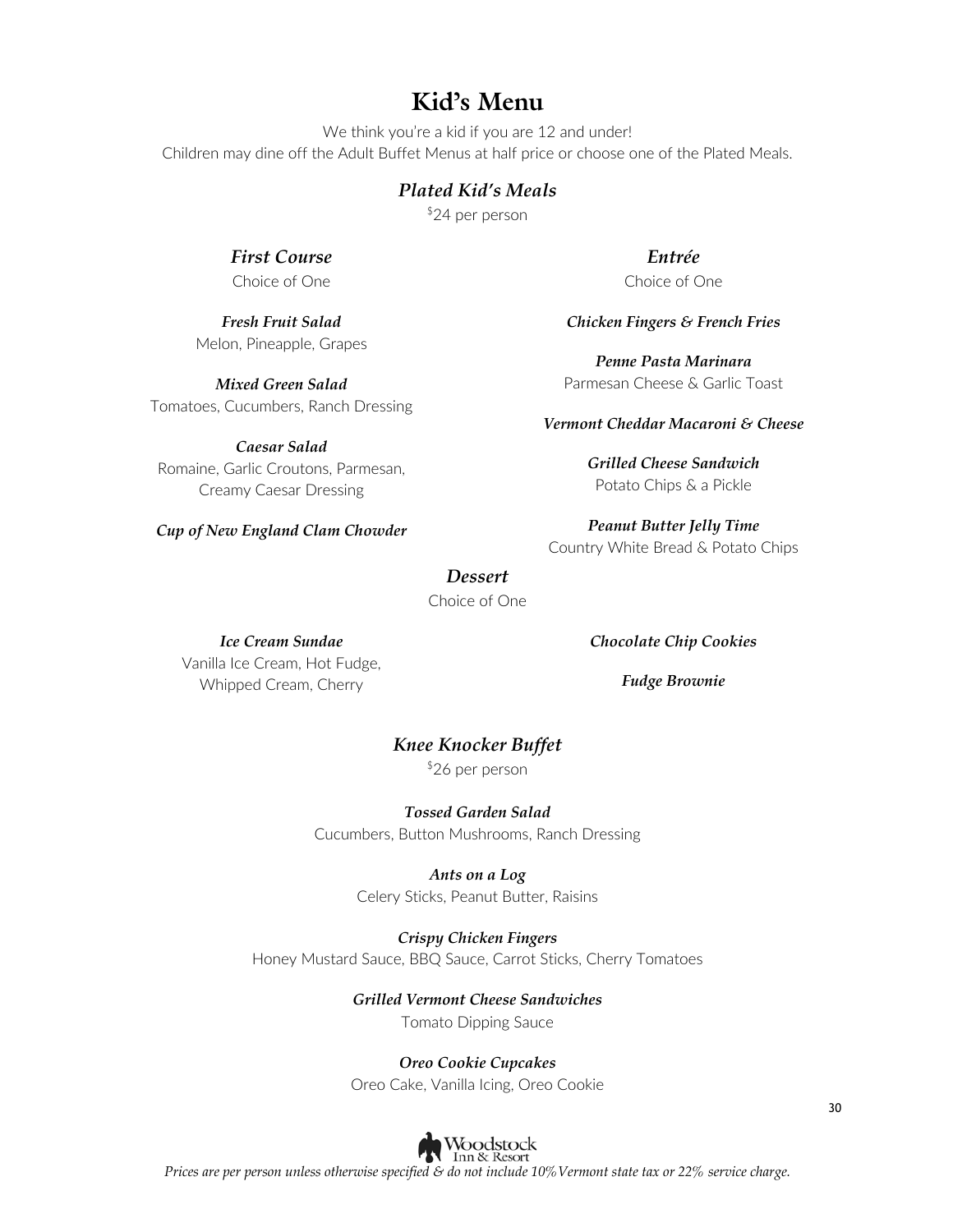### **Bars**

We have three options for you to enjoy beverages during your event.

#### *Hosted Bars*

Are on consumption basis & charged to the master account.

### *Hosted Package Bars*

Priced per person, per hour Package Bars do not include passed Wine Service, Dinner Wine Service, Champagne or Specialty Cocktails. (May not be combined with Hosted or Cash Bar options)

A Service Charge of \$80 per bartender for the first two hours  $\&$  \$40 per bartender for each additional hour or 22% (whichever is greater) will be added to each bill. A bar setup fee of  $$150$  may apply.

|                                        | Price per drink |
|----------------------------------------|-----------------|
| <b>Woodstock Bar</b>                   | 513             |
| Rockefeller Bar                        | \$16            |
| <b>Domestic Beer</b>                   | \$7             |
| <b>Imported Beer</b>                   | \$9             |
| Soda & Bottled Water                   | \$5             |
| <i>Juice &amp; Sparkling Water</i>     | \$6             |
| Vermont N/A Sparkling Cider per bottle | 532             |
| House Wines per bottle                 | \$42            |
| <b>House Wines</b> per glass           | \$12            |
| <b>Craft Beer</b> per 12oz pour        | 510             |
| Craft Beer per 160z pour               | \$12            |
|                                        |                 |

#### *Bar Prices*

#### *Hosted Package Bar*

Priced per person. Includes beer & house wines.

*Woodstock Bar Rockefeller Bar*  $1^{\text{st}}$  Hour  $23$   $1^{\text{st}}$  Hour  $28$ 2<sup>nd</sup> Hour \$20 2nd Hour \$23 Each Additional Hour \$13 Each Additional Hour \$15

#### *Bottled Beer*

*Imported* Corona

*Domestic* Bud Light

*Craft Beer* Switchback Ale, Lawson's Little Sip, Heady Topper, von Trapp Pilsner, Citizen Cider Unified Press

#### *Draft Beer is available upon request, 2 Draft Beer Tap System available*

*Year-round Options* Lawson's Finest Liquids Sip of Sunshine, Switchback, Harpoon IPA, UFO White & Zero Gravity Green State Lager. Local seasonal draft beer available, including hard cider. \$9 per 10oz pour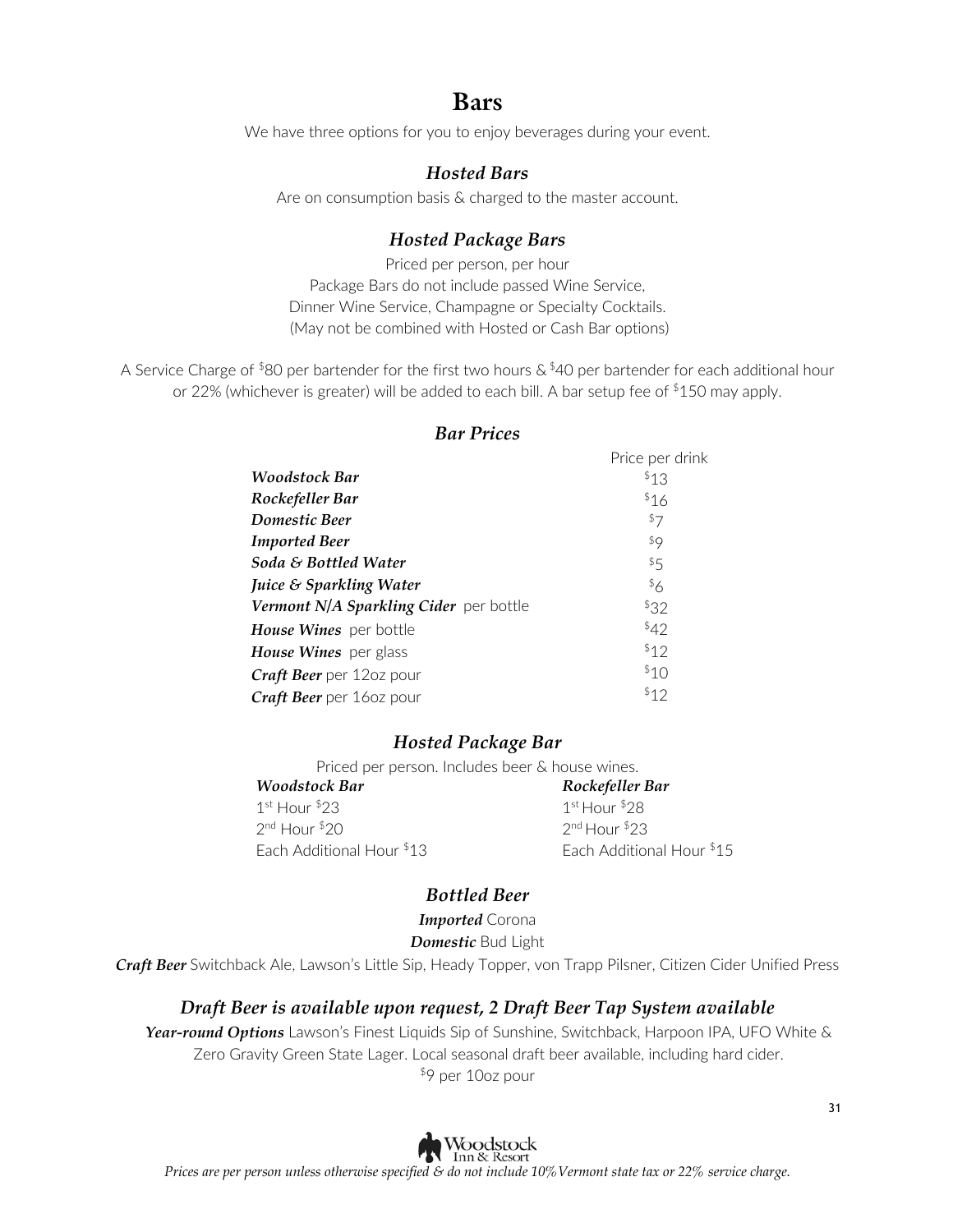#### *House Wines*

*Veuve Du Vernay, France* Brut *Hayes Ranch, California* Cabernet & Chardonnay *Giesen, Marlborough, New Zealand* Sauvignon Blanc *Secret Cellars Santa Lucia Highlands, California* Pinot Noir An additional wine list is available for more selections which will incur an additional fee.

#### *Woodstock Bar Selections*

*Vodka* Titos *Gin* Tanqueray *Rum* Captain Morgan, Bacardi *Whiskey* Jack Daniel's, Jameson *Bourbon* Maker's Mark *Scotch* Johnny Walker Red *Tequila* Camarena Blanco *Liqueur* Bailey's Irish Cream, Kahlua, Amaretto Disaronno, Campari, Bol's Triple Sec, Sweet & Dry Vermouth

#### *Rockefeller Bar Selections*

Includes Selections from the Woodstock Bar *Vodka* Grey Goose *Gin* Barr Hill *Rum* Smugglers Notch Bourbon Barrel Aged Rum *Scotch* Glenlivet 12 Single Malt Scotch *Whiskey* Knob Creek Rye *Bourbon* Bulleit Frontier *Tequila* Milagro Silver *Liqueur* Grand Marnier, Aperol

#### *Margarita Bar*

A fun lively cart specializing in crafting a perfect Margarita. Mix with array of additions; Himalayan Pink Salt, Smokey Salt, Fresh Jalapeño, Charred Orange, Fresh Fruits *Milagro Silver Tequila* \$16 per drink *Casamigos* \$20 per drink Set-up fee \$175 One bartender per 50 people, additional bartender \$80

#### *Whiskey, Scotch & Bourbon Bar*

\$28 per drink Whistle Pig, Basil Hayden, No. 14 Bourbon, Silo Maple Bourbon, Laphroaig, Oban, Jameson Set-up fee \$175 One bartender per 50 people, additional bartender \$80

#### *Need More Choices?*

\$28 per drink Patron Silver, Don Julio Anejo, Mad River Rye Whiskey Dalwhinnie Malt Scotch, VT Spirits Gold Vodka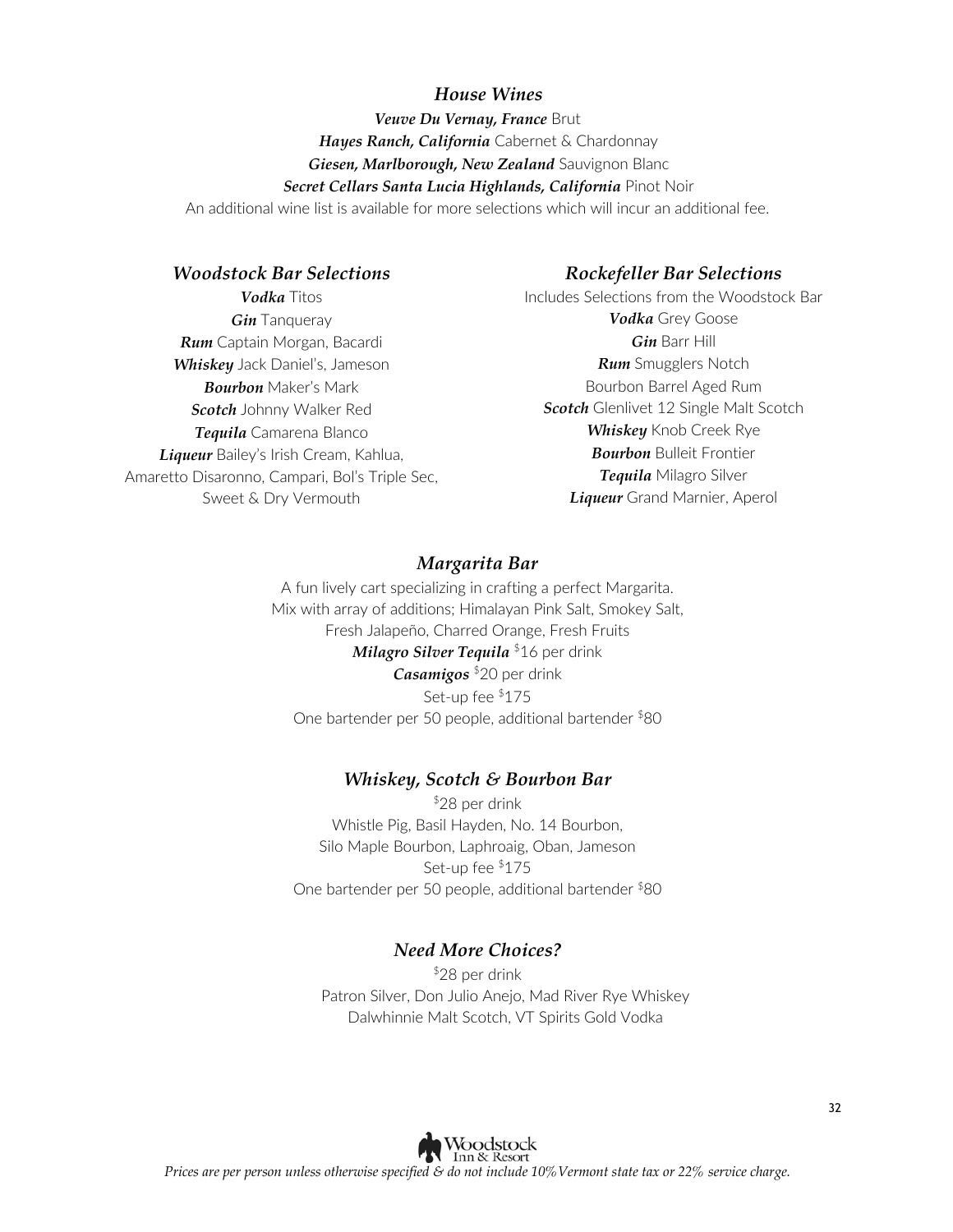### **Audio Visual Equipment**

Priced per unit. Prices do not include 22% service charge, or 6% VT sales tax.

#### *Post-it Flip Chart* \$40

With Easel & Markers

#### *Television*

72" Smart TV \$250 - *Wilder Board Room & Garden Parlor Only* 85" Smart TV **\$500** 

#### *LCD Projector & Screen* \$400

Laptop not included

#### *USB Slide Advancer* \$30

#### *Projection Screen* \$50

#### *Podium* \$75

With Light & Microphone

#### *Microphone* \$40

Wired, Handheld Wireless or Lavalier

#### *Large Bose Speaker* \$200

Required for Audio outside 1st Floor Function Space

#### *Small Bose Speaker* \$75

#### *White Dry Erase Board*

With Easel, Markers & Eraser  $2' \times 3'$  \$30  $4' \times 6'$  \$100

#### *Conference Phone* \$100

Polycom with Outside Access

#### *Easel* \$10

Tripod, Poster Size

*Riser* \$150 per section  $8"$  high, (2) 6' x 8' sections, up to  $8' \times 12'$  or 6' x 16'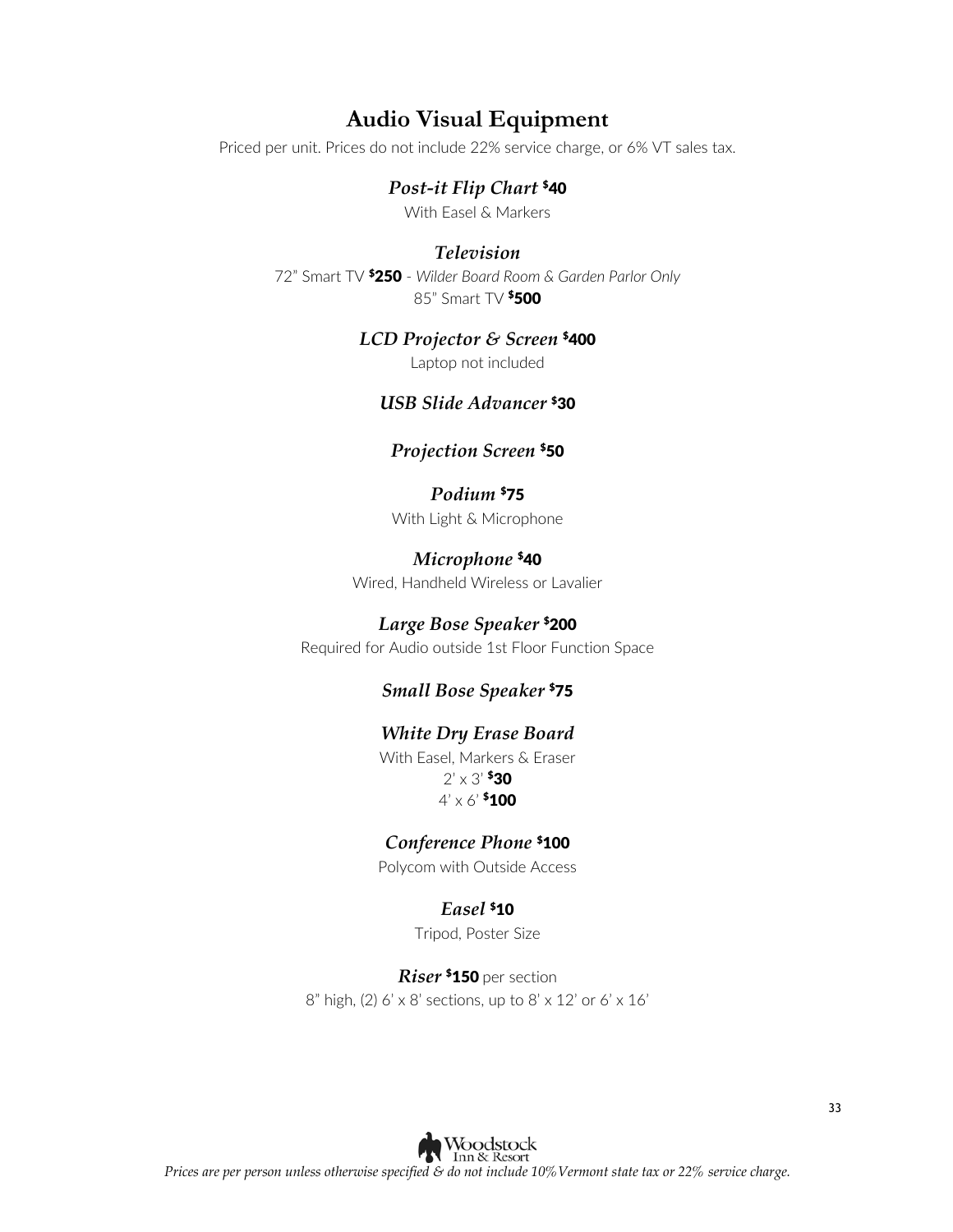# **Welcome**

At the Woodstock Inn & Resort our goal is to make your event a success and to ensure that your every need is met. Our attention to detail is what makes us truly unique. Groups are assigned a dedicated Conference & Event Manager to provide personalized attention and to assist with every aspect of your customized event. We will work with you on such details as specialized menus, floral and décor, room gifts, transportation and area activities for groups of all sizes. Please let us know how we can assist you in creating an unforgettable event!

### **Menu & Guest Guarantee**

The Woodstock Inn & Resort requires that menu and beverage selections be submitted at least 45 days prior to your event. A maximum of two entrées per event is allowed, with the exception of any special dietary requirements. If two entrées are chosen for your event, the higher priced entrée will be charged. Food and beverage selections, other than those on our Banquet & Catering Menus, are considered Special Order Items and are subject to pre-purchase in quantities based on your guaranteed guest count. A final guarantee is required five (5) business days prior to your event. Entrée counts and any dietary restrictions/allergies should be communicated at this time. After this time guaranteed numbers can increase (up to 3 days prior to your event) but may not decline. The guarantee or actual number of people served, whichever is greater, will be the number that your master account will be charged. If a menu with a minimum guest count is chosen the minimum guest count or actual guest count (whichever is greater) will be charged. Should the number in your party change considerably, we reserve the right to move your group to a more appropriately sized room or location.

### **Alcohol Service**

The Woodstock Inn & Resort is required by Vermont state law to uphold all statutes and Liquor Commission regulations regarding service of alcohol. Servers at the Woodstock Inn & Resort are trained to recognize intoxicated behavior, to assess individual limits and to limit or refuse service when necessary. Service of alcohol at functions is governed by the following policies:

Guests who are under the legal drinking age of 21 years, or who appear to be under the age of 21 and cannot furnish acceptable proof of legal age, will not be served alcohol at any function. Acceptable proof is a valid passport, photo driver's license or military ID. We may choose not to serve alcohol at a function with a significant number of underage guests, or where in our opinion, circumstances might encourage violation of state alcohol regulations. No guest who in our judgment, appears to be intoxicated or shows signs of intoxication will be served at any function. We reserve the right to limit or suspend service during any functions where, in our opinion, the Woodstock Inn & Resort's liquor license or the comfort and safety of our guests may be in jeopardy. No alcoholic beverages may be brought onto our licensed premises. Beverages may not be removed from the premises and/or supervised area. Alcohol service will cease one half hour prior to the end of the function. Only non-alcoholic beverages will be available after that time. No food or alcohol may be removed from any function.

### **Food & Beverage Clause**

Buffets will be set for a maximum of 1.5 to 2 hours. No outside food or beverage may be brought on to our licensed premises. Outside caterers or liquor are not permitted.